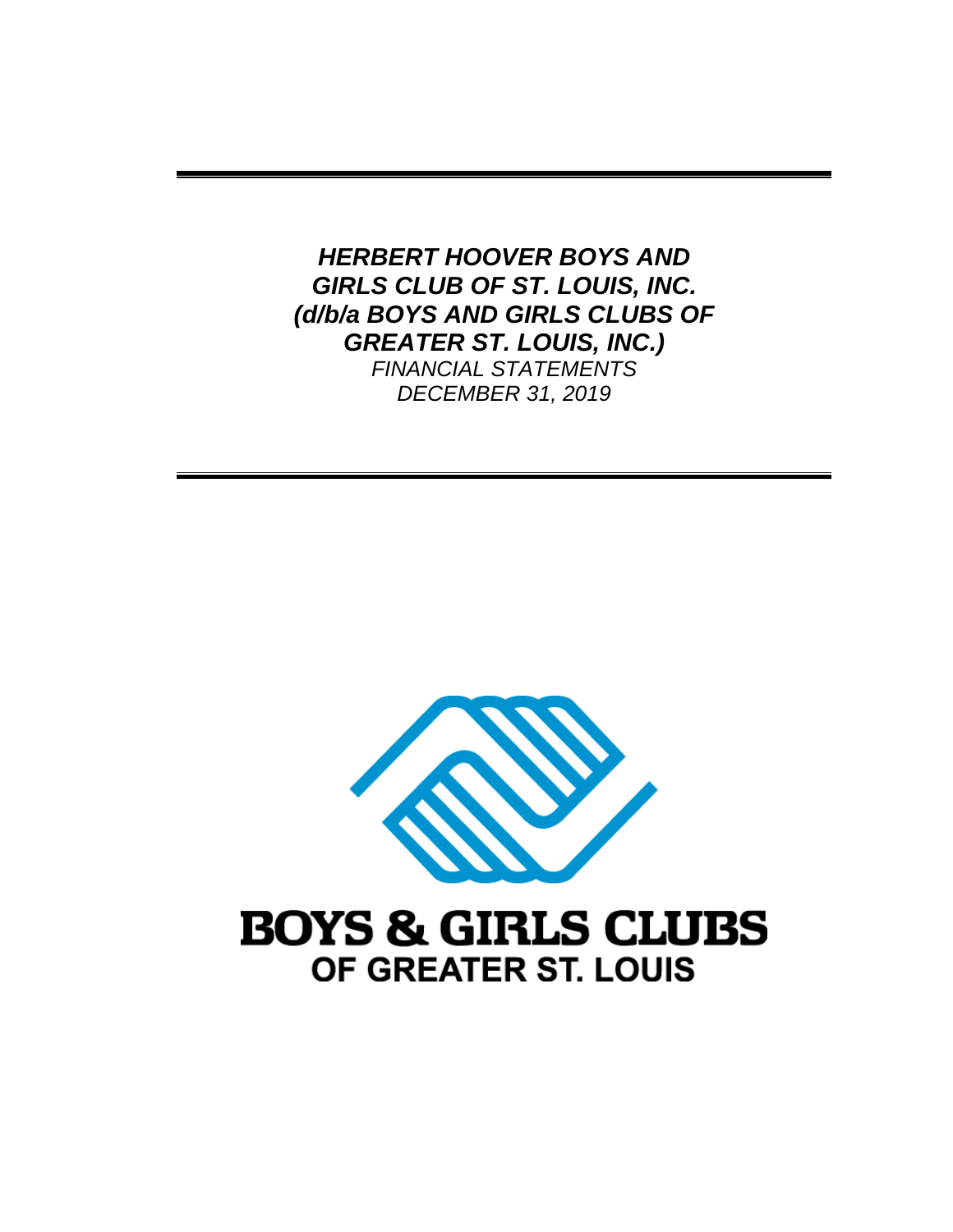# **Contents**

# **Page**

|--|--|--|--|

### **Financial Statements**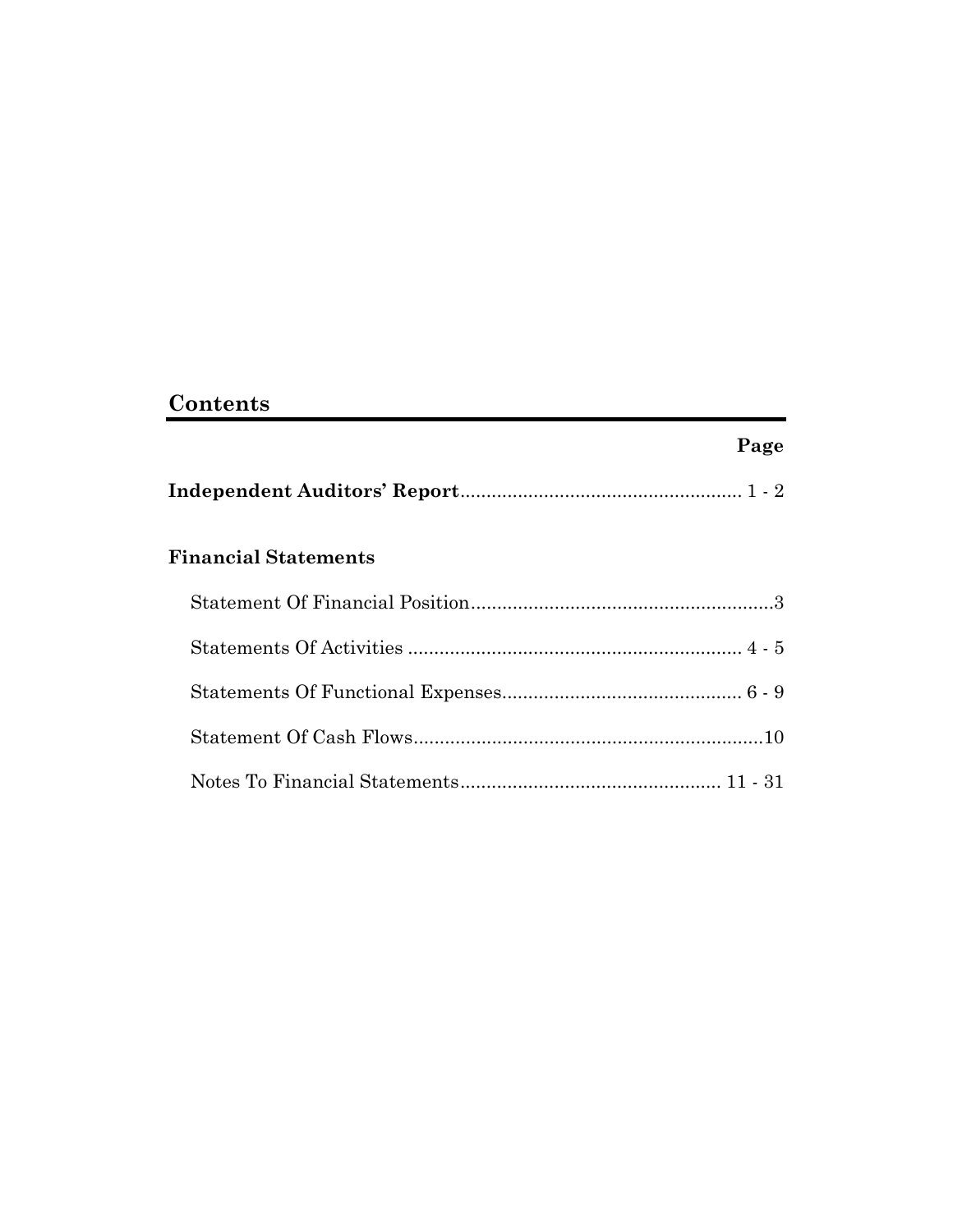

#### **Independent Auditors' Report**

RubinBrown LLP *Certified Public Accountants & Business Consultants*

One North Brentwood Saint Louis, MO 63105

**T** 314.290.3300 **F** 314.290.3400

**W** rubinbrown.com **E** info@rubinbrown.com

Board of Directors Boys and Girls Clubs of Greater St. Louis, Inc. St. Louis, Missouri

#### **Report On Financial Statements**

We have audited the accompanying financial statements of Herbert Hoover Boys and Girls Club of St. Louis, Inc. d/b/a Boys and Girls Clubs of Greater St. Louis, Inc. (the Organization), a not-for-profit organization, which comprise the statement of financial position as of December 31, 2019 and 2018, and the related statements of activities, functional expenses and cash flows for the years then ended, and the related notes to the financial statements.

#### *Management's Responsibility For The Financial Statements*

Management is responsible for the preparation and fair presentation of these financial statements in accordance with accounting principles generally accepted in the United States of America; this includes the design, implementation, and maintenance of internal control relevant to the preparation and fair presentation of financial statements that are free from material misstatement, whether due to fraud or error.

#### *Auditors' Responsibility*

Our responsibility is to express an opinion on these financial statements based on our audits. We conducted our audits in accordance with auditing standards generally accepted in the United States of America and the standards applicable to financial audits contained in *Government Auditing Standards*, issued by the Comptroller General of the United States. Those standards require that we plan and perform the audit to obtain reasonable assurance about whether the financial statements are free from material misstatement.

An audit involves performing procedures to obtain audit evidence about the amounts and disclosures in the financial statements. The procedures selected depend on the auditors' judgment, including the assessment of the risks of material misstatement of the financial statements, whether due to fraud or error. In making those risk assessments, the auditor considers internal control relevant to the entity's preparation and fair presentation of the financial statements in order to design audit procedures that are appropriate in the circumstances, but not for the purpose of expressing an opinion on the effectiveness of the entity's internal control. Accordingly, we express no such opinion. An audit also includes evaluating the appropriateness of accounting policies used and the reasonableness of significant accounting estimates made by management, as well as evaluating the overall presentation of the financial statements.

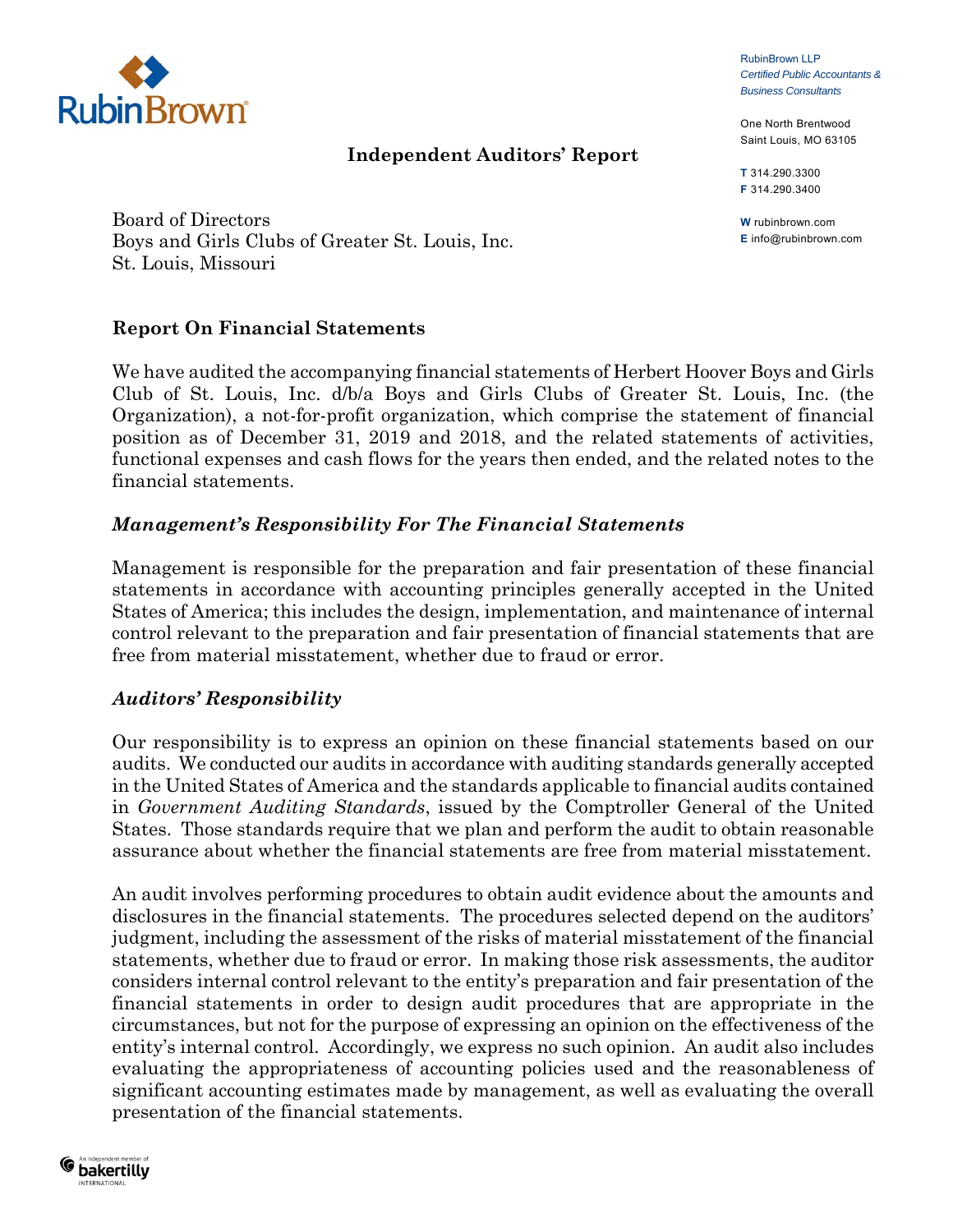We believe that the audit evidence we have obtained is sufficient and appropriate to provide a basis for our audit opinion.

### *Opinion*

In our opinion, the financial statements referred to above present fairly, in all material respects, the financial position of Herbert Hoover Boys and Girls Club of St. Louis, Inc. d/b/a Boys and Girls Clubs of Greater St. Louis, Inc. as of December 31, 2019 and 2018, and the changes in its net assets and its cash flows for the years then ended, in accordance with accounting principles generally accepted in the United States of America.

#### *Emphasis of Matter*

As discussed in Note 2 to the financial statements, in 2019, Herbert Hoover Boys and Girls Club of St. Louis, Inc. d/b/a Boys and Girls Clubs of Greater St. Louis, Inc. adopted Financial Accounting Standards Board (FASB) Accounting Standards Update (ASU) 2014- 09, *Revenue from Contracts with Customers* and ASU No. 2018-08, *Not-For-Profit Entities: Clarifying the Scope and the Accounting Guidance for Contributions Received and Contributions Made*. Our opinion is not modified with respect to these matters.

#### **Other Reporting Required by** *Government Auditing Standards*

In accordance with *Government Auditing Standards,* we have also issued our report dated June 30, 2020 on our consideration of the Organization's internal control over financial reporting and on our tests of its compliance with certain provisions of laws, regulations, contracts, and grant agreements and other matters. The purpose of that report is to describe the scope of our testing of internal control over financial reporting and compliance and the results of that testing, and not to provide an opinion on internal control over financial reporting or on compliance. That report is an integral part of an audit performed in accordance with *Government Auditing Standards* in considering the Organization's internal control over financial reporting and compliance.

RubinBrown LLP

June 30, 2020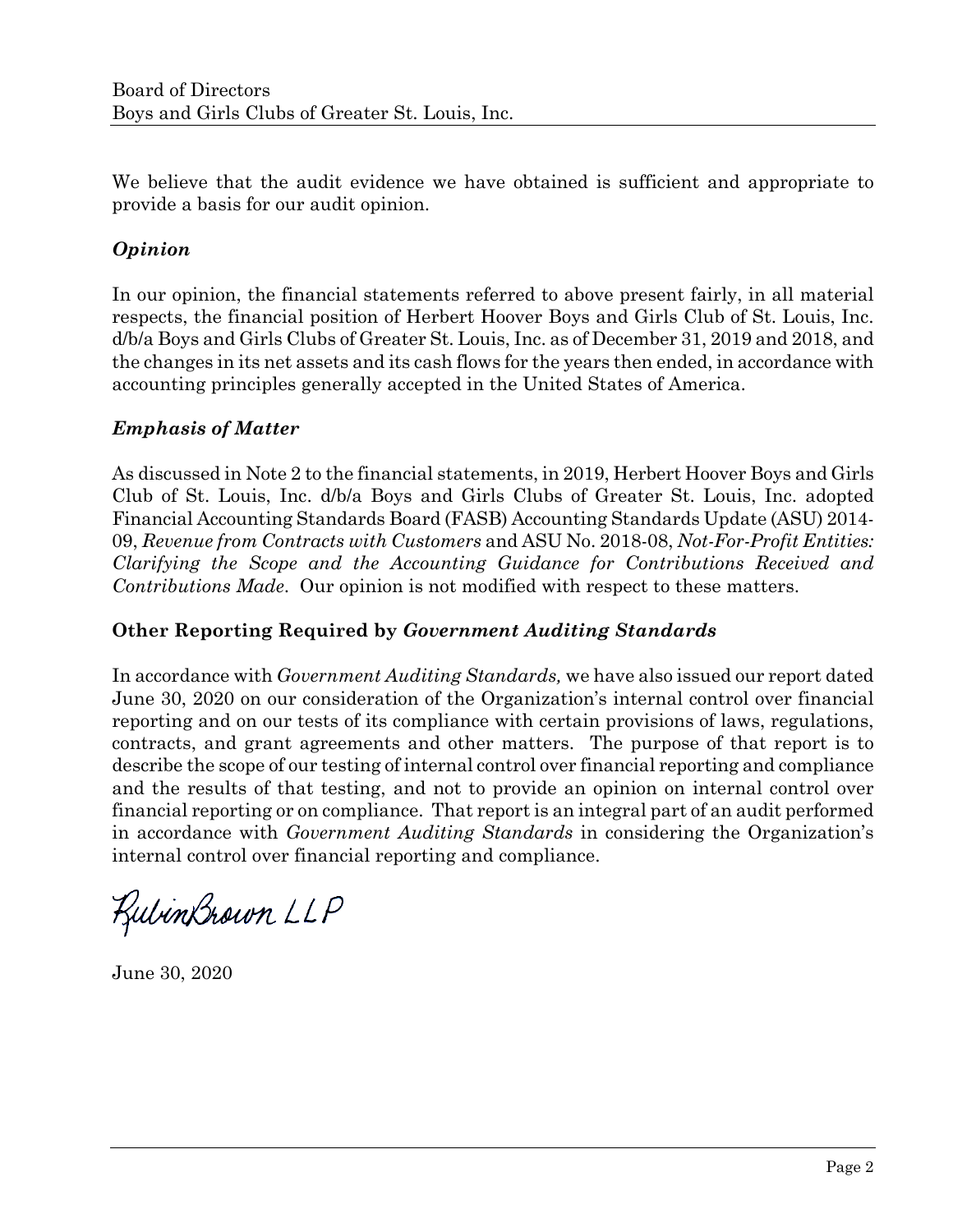# **BOYS AND GIRLS CLUBS OF GREATER ST. LOUIS, INC. STATEMENT OF FINANCIAL POSITION**

#### **Assets**

|                                                                  | December 31,     |                  |
|------------------------------------------------------------------|------------------|------------------|
|                                                                  | 2019             | 2018             |
| <b>Current Assets</b>                                            |                  |                  |
| Cash and cash equivalents                                        | \$<br>226,601    | \$<br>42,713     |
| Investments (Note 3)                                             | 3,139,182        | 5,575,908        |
| Unconditional promises to give - current (Note 5)                | 1,934,490        | 1,753,786        |
| Accounts and government contracts receivable (Note 2)            | 240,070          | 167,975          |
| Prepaid insurance                                                | 40,303           | 49,127           |
| <b>Total Current Assets</b>                                      | 5,580,646        | 7,589,509        |
| Unconditional Promises To Give - Long-Term (Note 5)              | 1,813,451        | 1,902,062        |
| <b>Property And Equipment (Note 6)</b>                           | 18,455,360       | 11,979,142       |
| <b>Assets Restricted For Permanent Endowment (Notes 3 And 9)</b> | 5,258,150        | 5,258,150        |
| <b>Total Assets</b>                                              | \$<br>31,107,607 | \$<br>26,728,863 |
|                                                                  |                  |                  |
| <b>Liabilities And Net Assets</b>                                |                  |                  |
| <b>Current Liabilities</b>                                       |                  |                  |
| Line of credit (Note 10)                                         | \$<br>300,000    | \$<br>50,000     |
| Current maturities of long-term debt (Note 7)                    |                  | 187,063          |
| Accounts payable and accrued expenses (Note 13)                  | 477,650          | 594,339          |
| <b>Total Current Liabilities</b>                                 | 777,650          | 831,402          |
| Long-Term Debt (Note 7)                                          | 1,930,861        | 816,358          |
| <b>Total Liabilities</b>                                         | 2,708,511        | 1,647,760        |
|                                                                  |                  |                  |
| <b>Net Assets</b>                                                |                  |                  |
| Without donor restrictions                                       |                  |                  |
| Operating                                                        | 1,180,407        | 1,049,268        |
| Invested in property and equipment                               | 16,524,499       | 10,975,721       |
| Total Net Assets Without Donor Restrictions                      | 17,704,906       | 12,024,989       |
|                                                                  |                  |                  |
| With donor restrictions                                          |                  |                  |
| Time and/or purpose restrictions (Note 8)                        | 5,436,040        | 7,797,964        |
| Perpetual in nature (Note 9)                                     | 5,258,150        | 5,258,150        |
| <b>Total Net Assets With Donor Restrictions</b>                  | 10,694,190       | 13,056,114       |
| <b>Total Net Assets</b>                                          | 28,399,096       | 25,081,103       |
| <b>Total Liabilities And Net Assets</b>                          | \$<br>31,107,607 | \$<br>26,728,863 |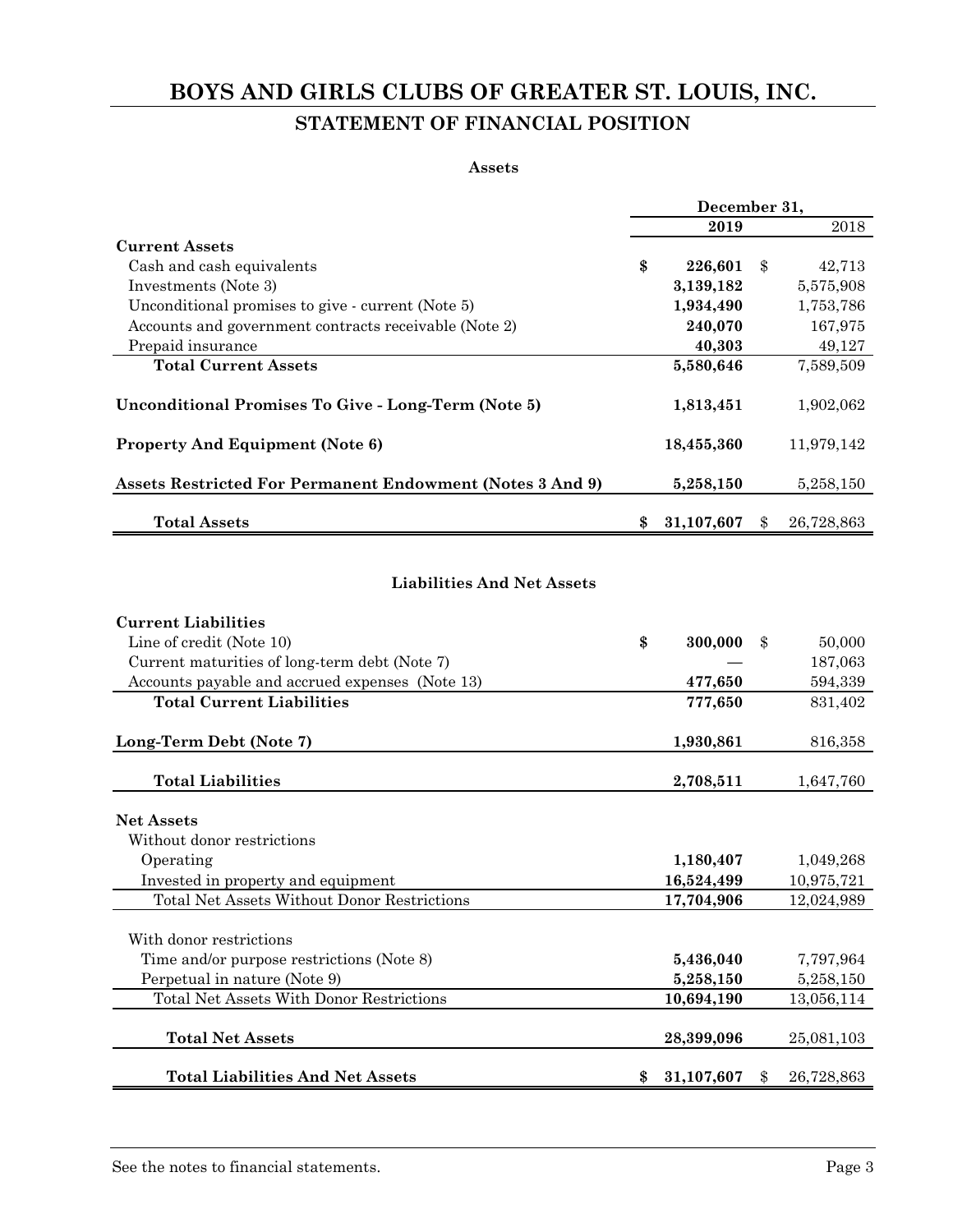#### **STATEMENT OF ACTIVITIES For The Year Ended December 31, 2019**

|                                                   | <b>With Donor Restrictions</b> |    |                          |               |                          |    |            |
|---------------------------------------------------|--------------------------------|----|--------------------------|---------------|--------------------------|----|------------|
|                                                   | Without                        |    | Time And/Or              |               |                          |    |            |
|                                                   | Donor                          |    | Purpose                  |               | Perpetual                |    |            |
|                                                   | Restrictions                   |    | Restrictions             |               | In Nature                |    | Total      |
| <b>Revenues And Support</b>                       |                                |    |                          |               |                          |    |            |
| Contributions and grants                          | \$<br>2,190,868                | \$ | 6, 161, 159              | $\frac{3}{2}$ |                          | \$ | 8,352,027  |
| United Way (Note 5)                               |                                |    | 522,192                  |               |                          |    | 522,192    |
| Membership and program fees                       | 430,652                        |    |                          |               |                          |    | 430,652    |
| Fundraising event revenue (net of direct costs    |                                |    |                          |               |                          |    |            |
| of benefits to donors of \$254,074)               | 781,707                        |    |                          |               |                          |    | 781,707    |
| Miscellaneous income                              | 40,503                         |    |                          |               |                          |    | 40,503     |
|                                                   | 3,443,730                      |    | 6,683,351                |               | $\overline{\phantom{0}}$ |    | 10,127,081 |
| Net assets released from restrictions (Note 8)    | 10,044,547                     |    | (10,044,547)             |               |                          |    |            |
| <b>Total Revenues And Support</b>                 | 13,488,277                     |    | (3,361,196)              |               |                          |    | 10,127,081 |
| <b>Expenses</b>                                   |                                |    |                          |               |                          |    |            |
| Herbert Hoover Club                               | 2,150,290                      |    |                          |               |                          |    | 2,150,290  |
| Adams Park Club                                   | 877,059                        |    |                          |               |                          |    | 877,059    |
| South East Middle School Club                     | 357,562                        |    |                          |               |                          |    | 357,562    |
| Hazelwood East High School                        | 227,232                        |    |                          |               |                          |    | 227,232    |
| Grannemann Elementary School Club                 | 537,549                        |    |                          |               |                          |    | 537,549    |
| O'Fallon Park Club                                | 388,593                        |    |                          |               |                          |    | 388,593    |
| Ferguson Middle School Club                       | 81,154                         |    |                          |               |                          |    | 81,154     |
| Riverview Gardens Club                            | 466,433                        |    |                          |               |                          |    | 466,433    |
| Lee Hamilton Elementary School Club               | 244,815                        |    |                          |               |                          |    | 244,815    |
| Roosevelt High School                             | 180,812                        |    |                          |               |                          |    | 180,812    |
| Normandy High School                              | 292,517                        |    |                          |               |                          |    | 292,517    |
| Mentor St. Louis                                  | 237,613                        |    |                          |               |                          |    | 237,613    |
| Ferguson Teen Center                              | 374,497                        |    |                          |               |                          |    | 374,497    |
| St. Louis Internship Program                      | 99,461                         |    |                          |               |                          |    | 99,461     |
| <b>Total Program Services</b>                     | 6,515,587                      |    | $\overline{\phantom{0}}$ |               | $\equiv$                 |    | 6,515,587  |
| General and administrative                        | 872,078                        |    |                          |               |                          |    | 872,078    |
| Development and fundraising                       | 668,994                        |    |                          |               |                          |    | 668,994    |
| <b>Total Supporting Services</b>                  | 1,541,072                      |    |                          |               | $\overline{\phantom{0}}$ |    | 1,541,072  |
| <b>Total Expenses</b>                             | 8,056,659                      |    |                          |               |                          |    | 8,056,659  |
|                                                   |                                |    |                          |               |                          |    |            |
| Increase (Decrease) In Net Assets From Operations | 5,431,618                      |    | (3,361,196)              |               |                          |    | 2,070,422  |
| <b>Interest And Dividend Income, Net</b>          | 85,372                         |    | 165,389                  |               |                          |    | 250,761    |
| Net Realized And Unrealized Gains On              |                                |    |                          |               |                          |    |            |
| Investments (Note 3)                              | 162,927                        |    | 833,883                  |               |                          |    | 996,810    |
| Increase (Decrease) In Net Assets                 | 5,679,917                      |    | (2,361,924)              |               |                          |    | 3,317,993  |
| Net Assets - Beginning Of Year                    | 12,024,989                     |    | 7,797,964                |               | 5,258,150                |    | 25,081,103 |
| Net Assets - End Of Year                          | \$<br>17,704,906               | \$ | 5,436,040                | \$            | 5,258,150                | \$ | 28,399,096 |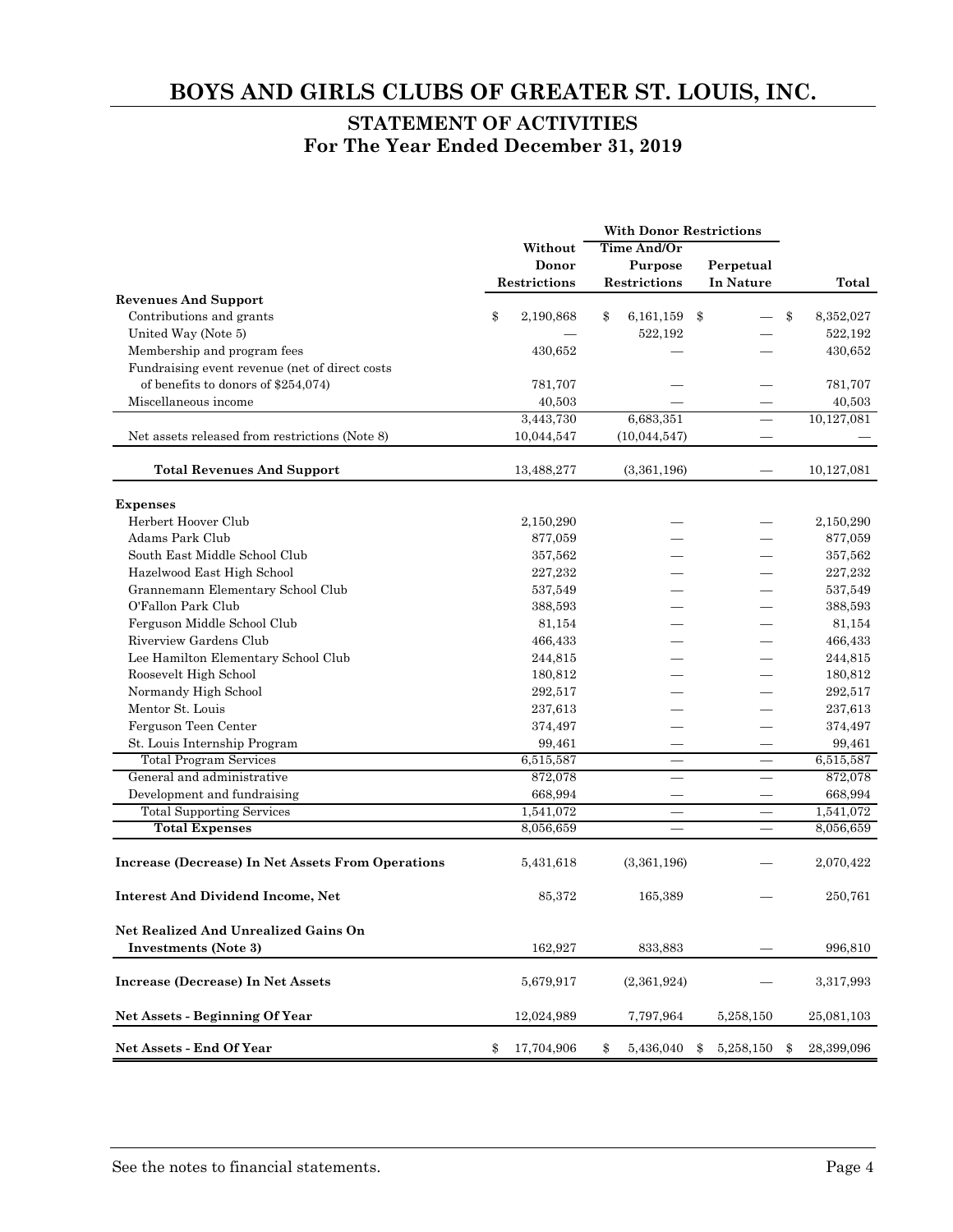#### **STATEMENT OF ACTIVITIES For The Year Ended December 31, 2018**

|                                                | <b>With Donor Restrictions</b> |              |    |                          |                 |                          |       |            |
|------------------------------------------------|--------------------------------|--------------|----|--------------------------|-----------------|--------------------------|-------|------------|
|                                                |                                | Without      |    | Time And/Or              |                 |                          |       |            |
|                                                |                                | Donor        |    | Purpose                  | Perpetual       |                          |       |            |
|                                                |                                | Restrictions |    | <b>Restrictions</b>      | In Nature       |                          |       | Total      |
| <b>Revenues And Support</b>                    |                                |              |    |                          |                 |                          |       |            |
| Contributions and grants                       | \$                             | 2,743,263    | \$ | 4,993,420                | -\$             |                          | $\$\$ | 7,736,683  |
| United Way (Note 5)                            |                                | 4,644        |    | 538,494                  |                 |                          |       | 543,138    |
| In-kind donations                              |                                | 35,597       |    |                          |                 |                          |       | 35,597     |
| Membership and program fees                    |                                | 477,541      |    |                          |                 |                          |       | 477,541    |
| Fundraising event revenue (net of direct costs |                                |              |    |                          |                 |                          |       |            |
| of benefits to donors of \$293,789)            |                                | 591,682      |    |                          |                 |                          |       | 591,682    |
| Miscellaneous income                           |                                | 90,317       |    |                          |                 |                          |       | 90,317     |
|                                                |                                | 3,943,044    |    | 5,531,914                |                 | $\overline{\phantom{0}}$ |       | 9,474,958  |
| Net assets released from restrictions (Note 8) |                                | 4,354,120    |    | (4, 354, 120)            |                 |                          |       |            |
| <b>Total Revenues And Support</b>              |                                | 8,297,164    |    | 1,177,794                |                 |                          |       | 9,474,958  |
| <b>Expenses</b>                                |                                |              |    |                          |                 |                          |       |            |
| Herbert Hoover Club                            |                                | 2,068,748    |    |                          |                 |                          |       | 2,068,748  |
| Adams Park Club                                |                                | 866,621      |    |                          |                 |                          |       | 866,621    |
| South East Middle School Club                  |                                | 355,345      |    |                          |                 |                          |       | 355,345    |
| Hazelwood East High School                     |                                | 178,047      |    |                          |                 |                          |       | 178,047    |
| Grannemann Elementary School Club              |                                | 543,306      |    |                          |                 |                          |       | 543,306    |
| O'Fallon Park Club                             |                                | 377,214      |    |                          |                 |                          |       | 377,214    |
| Ferguson Middle School Club                    |                                | 165,714      |    |                          |                 |                          |       | 165,714    |
| Riverview Gardens Club                         |                                | 469,966      |    |                          |                 |                          |       | 469,966    |
| Lee Hamilton Elementary School Club            |                                | 245,776      |    |                          |                 |                          |       | 245,776    |
| Roosevelt High School                          |                                | 249,665      |    |                          |                 |                          |       | 249,665    |
| Normandy High School                           |                                | 352,625      |    |                          |                 |                          |       | 352,625    |
| Mentor St. Louis                               |                                | 203,051      |    |                          |                 |                          |       | 203,051    |
| <b>Total Program Services</b>                  |                                | 6,076,078    |    | $\overline{\phantom{0}}$ |                 |                          |       | 6,076,078  |
| General and administrative                     |                                | 809,240      |    | $\overline{\phantom{0}}$ |                 | $\overline{\phantom{0}}$ |       | 809,240    |
| Development and fundraising                    |                                | 773,898      |    |                          |                 |                          |       | 773,898    |
| <b>Total Supporting Services</b>               |                                | 1,583,138    |    |                          |                 |                          |       | 1,583,138  |
| <b>Total Expenses</b>                          |                                | 7,659,216    |    |                          |                 |                          |       | 7,659,216  |
|                                                |                                | 637,948      |    |                          |                 |                          |       |            |
| <b>Increase In Net Assets From Operations</b>  |                                |              |    | 1,177,794                |                 |                          |       | 1,815,742  |
| <b>Interest And Dividend Income, Net</b>       |                                | 68,026       |    | 134,293                  |                 |                          |       | 202,319    |
| <b>Net Realized And Unrealized Losses On</b>   |                                |              |    |                          |                 |                          |       |            |
| <b>Investments</b> (Note 3)                    |                                | (132, 015)   |    | (485, 505)               |                 |                          |       | (617,520)  |
| <b>Increase In Net Assets</b>                  |                                | 573,959      |    | 826,582                  |                 |                          |       | 1,400,541  |
| <b>Net Assets - Beginning Of Year</b>          |                                | 11,451,030   |    | 6,971,382                | 5,258,150       |                          |       | 23,680,562 |
| Net Assets - End Of Year                       | \$                             | 12,024,989   | \$ | 7,797,964                | 5,258,150<br>\$ |                          | \$    | 25,081,103 |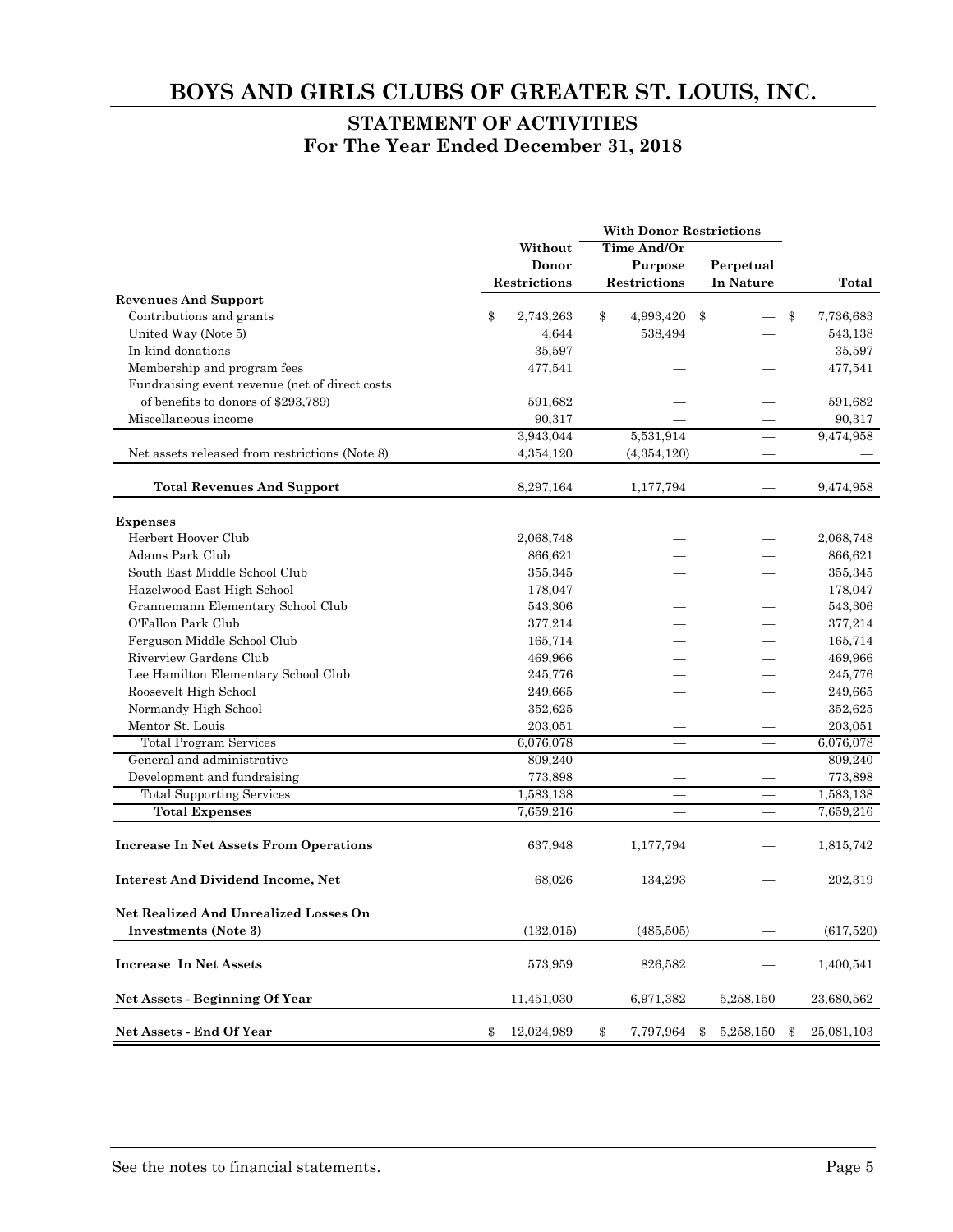#### **STATEMENT OF FUNCTIONAL EXPENSES For The Year Ended December 31, 2019**

|                            |                    |                          |                    |                          | <b>Program Services</b> |                           |                            |           |                    |
|----------------------------|--------------------|--------------------------|--------------------|--------------------------|-------------------------|---------------------------|----------------------------|-----------|--------------------|
|                            |                    |                          | <b>South East</b>  | Hazelwood                | Grannemann              | O'Fallon                  | Ferguson                   | Riverview | Lee Hamilton       |
|                            | Herbert            | Adams                    | Middle             | East                     | Elementary              | Park                      | Middle                     | Gardens   | Elementary         |
|                            | <b>Hoover Club</b> | Park Club                | <b>School Club</b> | <b>High School</b>       | School Club             | Club                      | School Club                | Club      | <b>School Club</b> |
| Personnel expenses         | 1.098.929<br>ደ     | 530,527<br>$\mathbf{\$}$ | \$<br>264.772      | $\mathcal{S}$<br>184,873 | \$<br>449,972           | 325,657<br>$\mathbf{\Re}$ | $\mathbf{\$}$<br>57.300 \$ | 379,797   | \$<br>208,297      |
| Advertising and promotions | 2,590              | 8                        | 8                  | 8                        | 8                       | 8                         | 8                          | 8         | 458                |
| Conferences, conventions   |                    |                          |                    |                          |                         |                           |                            |           |                    |
| and meetings               | 1,072              | 572                      | 419                | 342                      | 815                     | 370                       | 294                        | 881       | 412                |
| Contracted services and    |                    |                          |                    |                          |                         |                           |                            |           |                    |
| program supplies           | 82,998             | 46,515                   | 54,409             | 29,318                   | 59,401                  | 36,569                    | 10,997                     | 54,887    | 15,398             |
| Depreciation               | 367,686            | 175,088                  |                    |                          |                         |                           |                            |           |                    |
| Dues and subscriptions     | 2,204              | 42                       | 40                 | 33                       | 49                      | 41                        | $\overline{4}$             | 45        | 34                 |
| Equipment rental           |                    |                          |                    |                          |                         |                           |                            |           |                    |
| and maintenance            | 14,283             | 5,733                    | 5,051              | 584                      | 6,142                   | 6,531                     | 3,423                      | 5,760     | 4,317              |
| Interest expense           | 48,595             |                          |                    |                          |                         |                           |                            |           |                    |
| Liability insurance        | 47,148             | 28,488                   | 18,025             | 7.749                    | 9,977                   | 8.610                     | 3,142                      | 8,064     | 9.972              |
| Occupancy                  | 394,996            | 59,942                   | 300                | 190                      | 941                     | 890                       | 68                         | 391       | 205                |
| Office supplies            | 27,447             | 8,122                    | 3,488              | 2,045                    | 4,471                   | 3.393                     | 4,770                      | 4,785     | 2,594              |
| Postage and shipping       |                    | 23                       | 58                 |                          | --                      |                           | --                         | 28        |                    |
| Printing and publishing    | 834                | 60                       | 714                | 371                      | 446                     | 60                        | 23                         | 300       | 397                |
| Professional fees          | 13,929             | 341                      | 138                | 88                       | 207                     | 150                       | 31                         | 5,380     | 94                 |
| Telecommunication          |                    |                          |                    |                          |                         |                           |                            |           |                    |
| and technology             | 34,883             | 20,237                   | 7,522              | 465                      | 3,457                   | 5.766                     | 491                        | 2,893     | 913                |
| Travel                     | 12,696             | 1,361                    | 2,618              | 1,166                    | 1,663                   | 548                       | 603                        | 3,214     | 1,724              |
|                            | \$<br>2,150,290    | 877,059<br>-8            | 357,562<br>ዳ       | 227,232                  | 537,549                 | 388,593<br>\$             | 81,154 \$<br>\$            | 466,433   | 244,815<br>\$      |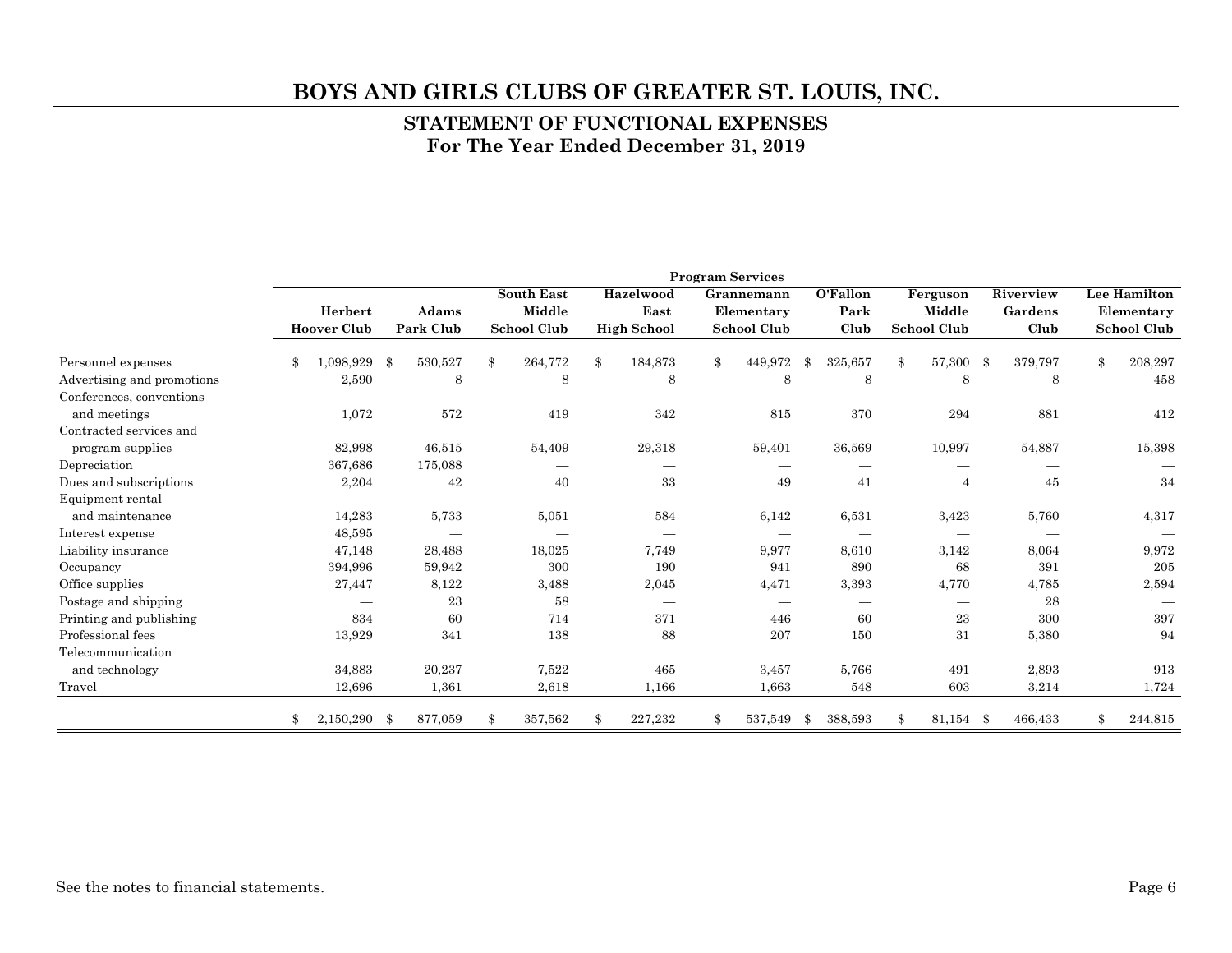#### **STATEMENT OF FUNCTIONAL EXPENSES** *(Continued)*  **For The Year Ended December 31, 2019**

|                                | <b>Program Services (continued)</b> |                            |                                 |                                |                                       |              |                                     | <b>Supporting Services</b>       |                                   |                                        |              |
|--------------------------------|-------------------------------------|----------------------------|---------------------------------|--------------------------------|---------------------------------------|--------------|-------------------------------------|----------------------------------|-----------------------------------|----------------------------------------|--------------|
|                                | Roosevelt<br>High<br>School         | Normandy<br>High<br>School | Mentor<br>St. Louis             | Ferguson<br><b>Teen Center</b> | St. Louis<br>Internship<br>Program    |              | Total<br>Program<br><b>Services</b> | General<br>And<br>Administrative | Development<br>And<br>Fundraising | Total<br>Supporting<br><b>Services</b> | Total        |
| Personnel expenses             | 152,726<br>$\mathbb{S}$             | 257,820<br>\$              | 226,838<br>\$                   | \$<br>188,200                  | \$<br>62,806                          | $\mathbb{S}$ | 4,388,514                           | \$<br>481,646                    | \$<br>576,248                     | \$<br>1,057,894                        | \$5,446,408  |
| Advertising and promotions     | 8                                   | 8                          | 8                               | 1,258                          | 2,258                                 |              | 6,644                               | 42,486                           | 21,331                            | 63,817                                 | 70,461       |
| Conferences, conventions       |                                     |                            |                                 |                                |                                       |              |                                     |                                  |                                   |                                        |              |
| and meetings                   | 430                                 | 691                        | 191                             | 175                            | 287                                   |              | 6,951                               | 12,964                           | 7,045                             | 20,009                                 | 26,960       |
| Contracted services and        |                                     |                            |                                 |                                |                                       |              |                                     |                                  |                                   |                                        |              |
| program supplies               | 13,589                              | 15,393                     | 1,111                           | 23,670                         | 6,517                                 |              | 450,772                             | 47,111                           | 2,314                             | 49,425                                 | 500,197      |
| Depreciation                   | $\hspace{0.1mm}-\hspace{0.1mm}$     |                            | $\hspace{0.1mm}-\hspace{0.1mm}$ | 34,274                         | $\hspace{0.1mm}-\hspace{0.1mm}$       |              | 577,049                             | 40,854                           |                                   | 40,854                                 | 617,903      |
| Dues and subscriptions         | 31                                  | 36                         | 34                              | 469                            | 5                                     |              | 3,067                               | 37,055                           | 2,407                             | 39,462                                 | 42,529       |
| Equipment rental               |                                     |                            |                                 |                                |                                       |              |                                     |                                  |                                   |                                        |              |
| and maintenance                | 3,812                               | 4,079                      | 610                             | 1,168                          | 256                                   |              | 61,749                              | 4,319                            | 3,390                             | 7,709                                  | 69,458       |
| Interest expense               |                                     |                            | $\hspace{0.05cm}$               |                                | $\hspace{1.0cm} \rule{1.5cm}{0.15cm}$ |              | 48,595                              | 12,149                           | $\overline{\phantom{0}}$          | 12,149                                 | 60,744       |
| Liability insurance            | 4,864                               | 4,933                      | 3,107                           | 673                            | 61                                    |              | 154,813                             | 700                              | $\overline{\phantom{0}}$          | 700                                    | 155,513      |
| Occupancy                      | 152                                 | 765                        | 199                             | 40,633                         | 83                                    |              | 499,755                             | 3,838                            |                                   | 3,838                                  | 503,593      |
| Office supplies                | 2,263                               | 3,137                      | 2,594                           | 22,849                         | 1,527                                 |              | 93,485                              | 26,885                           | 4,927                             | 31,812                                 | 125,297      |
| Other - bank and merchant fees |                                     |                            |                                 |                                | $\hspace{1.0cm} \rule{1.5cm}{0.15cm}$ |              |                                     | 33,072                           | 293                               | 33,365                                 | 33,365       |
| Postage and shipping           |                                     | $\overline{\phantom{0}}$   |                                 |                                | 440                                   |              | 549                                 | 4,242                            | 151                               | 4,393                                  | 4,942        |
| Printing and publishing        | 23                                  | 60                         |                                 | 2,488                          | 2,007                                 |              | 7,783                               | 840                              | 3,524                             | 4,364                                  | 12,147       |
| Professional fees              | 70                                  | 113                        | 92                              | 132                            | 12,651                                |              | 33,416                              | 84,721                           | 28,312                            | 113,033                                | 146,449      |
| Telecommunication              |                                     |                            |                                 |                                |                                       |              |                                     |                                  |                                   |                                        |              |
| and technology                 | 2,547                               | 4,406                      | 821                             | 56,936                         | 1,148                                 |              | 142,485                             | 27,058                           | 15,362                            | 42,420                                 | 184,905      |
| Travel                         | 297                                 | 1,075                      | 2,008                           | 1,572                          | 9,415                                 |              | 39,960                              | 12,138                           | 3,690                             | 15,828                                 | 55,788       |
|                                | \$180,812                           | 292,517<br>\$              | $\mathbb{S}$<br>237,613         | \$<br>374,497                  | 99,461<br>ዳ                           | Я\$          | 6,515,587                           | 872,078<br>\$                    | -\$<br>668,994                    | \$1,541,072                            | \$ 8,056,659 |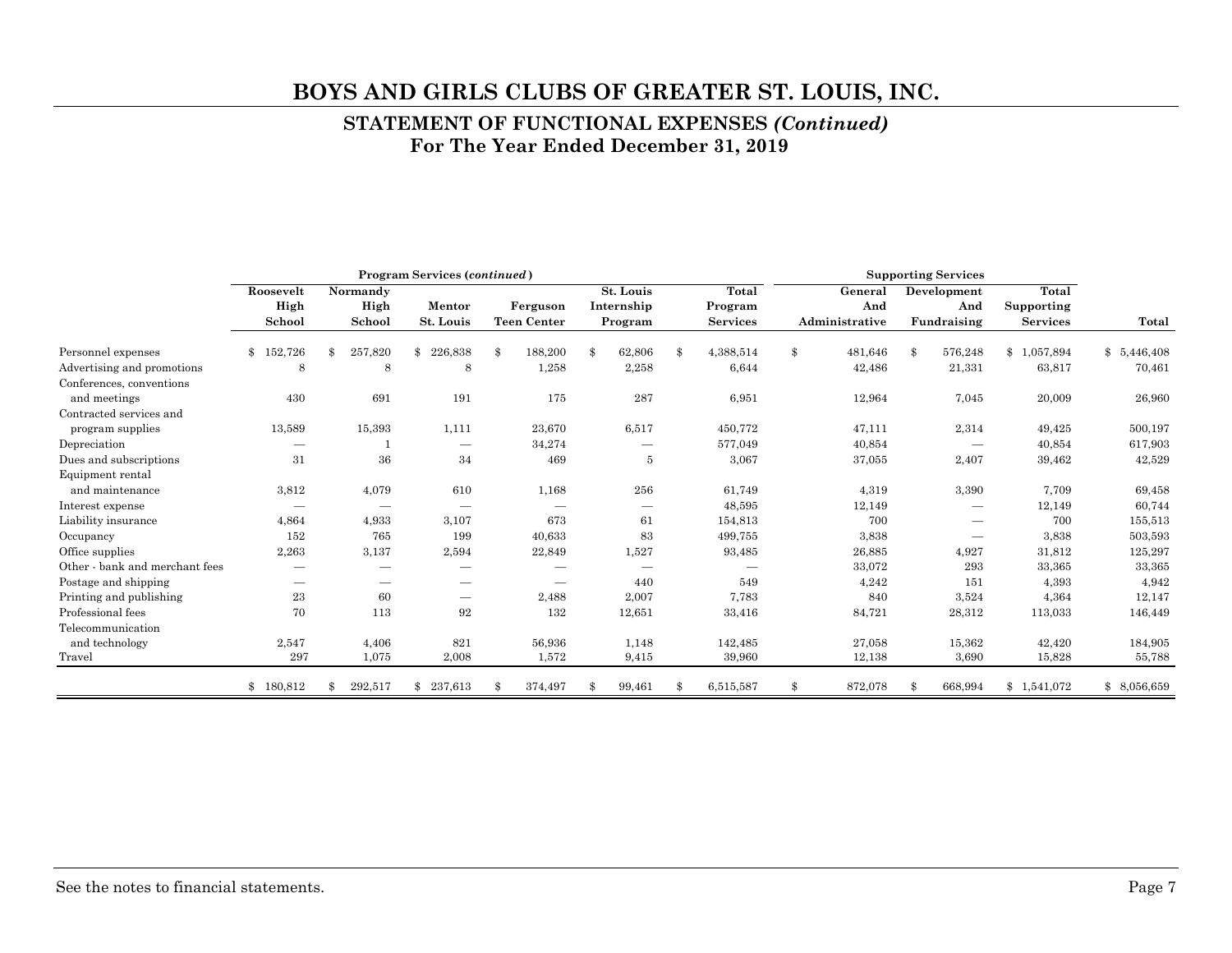#### **STATEMENT OF FUNCTIONAL EXPENSES For The Year Ended December 31, 2018**

|                                |                    |                |                    |                          | <b>Program Services</b> |                 |                    |           |                          |
|--------------------------------|--------------------|----------------|--------------------|--------------------------|-------------------------|-----------------|--------------------|-----------|--------------------------|
|                                |                    |                | <b>South East</b>  | Hazelwood                | Grannemann              | <b>O'Fallon</b> | Ferguson           | Riverview | Lee Hamilton             |
|                                | Herbert            | Adams          | Middle             | East                     | Elementary              | Park            | Middle             | Gardens   | Elementary               |
|                                | <b>Hoover Club</b> | Park Club      | <b>School Club</b> | <b>High School</b>       | <b>School Club</b>      | Club            | <b>School Club</b> | Club      | <b>School Club</b>       |
| Personnel expenses             | 1,026,288          | 538,935<br>-\$ | 261,876<br>\$      | \$<br>139,264            | \$<br>443.544           | 307,032<br>\$   | \$<br>124,846 \$   | 363,374   | $\mathbf{\$}$<br>203,936 |
| Advertising and promotions     | 1,589              | 325            | 436                | 362                      | 466                     | 412             | 45                 | 254       | 45                       |
| Conferences, conventions       |                    |                |                    |                          |                         |                 |                    |           |                          |
| and meetings                   | 397                | 478            | 299                | 101                      | 631                     | 40              | 134                | 420       | 53                       |
| Contracted services and        |                    |                |                    |                          |                         |                 |                    |           |                          |
| program supplies               | 117,899            | 44,262         | 52,702             | 31,195                   | 68,152                  | 40,875          | 24,113             | 69,276    | 21,018                   |
| Depreciation                   | 362,692            | 172,711        |                    |                          |                         |                 |                    |           |                          |
| Dues and subscriptions         | 846                | 37             | 42                 | 8                        | 23                      | 16              | $\overline{7}$     | 81        | 11                       |
| Equipment rental               |                    |                |                    |                          |                         |                 |                    |           |                          |
| and maintenance                | 18,483             | 8,696          | 3.695              | 335                      | 3,725                   | 4,116           | 3,183              | 3,619     | 3,096                    |
| Interest expense               | 42,021             |                |                    |                          | --                      |                 | -                  |           |                          |
| Liability insurance            | 50,435             | 30,600         | 19,358             | 303                      | 12,021                  | 7,916           | 5.324              | 10.716    | 8,564                    |
| Occupancy                      | 347,980            | 35,615         | 334                | 167                      | 510                     | 354             | 156                | 4,641     | 231                      |
| Office supplies                | 48,677             | 8,997          | 4,122              | 2,882                    | 4,198                   | 7,284           | 1,864              | 7,555     | 2,259                    |
| Other - bank and merchant fees |                    |                |                    |                          |                         |                 |                    |           |                          |
| Postage and shipping           | 5                  | $\overline{2}$ | 239                | $\hspace{0.05cm}$        | 13                      |                 | 18                 | 217       | 18                       |
| Printing and publishing        | 2,285              | 538            | 430                | 119                      | 283                     | 137             | 264                | 333       | 137                      |
| Professional fees              |                    |                |                    |                          |                         |                 |                    |           |                          |
| Telecommunication              |                    |                |                    |                          |                         |                 |                    |           |                          |
| and technology                 | 38,210             | 23,995         | 8,454              | 1,900                    | 7,462                   | 7,570           | 5.454              | 5,748     | 5,215                    |
| Travel                         | 10,941             | 1,430          | 3.358              | 1,411                    | 2,278                   | 1,461           | 306                | 3,732     | 1,193                    |
|                                | 2,068,748          | 866,621<br>-\$ | 355,345<br>\$      | 178,047<br>$\frac{3}{2}$ | \$<br>543,306           | 377,214<br>\$   | \$<br>165,714 \$   | 469,966   | \$<br>245,776            |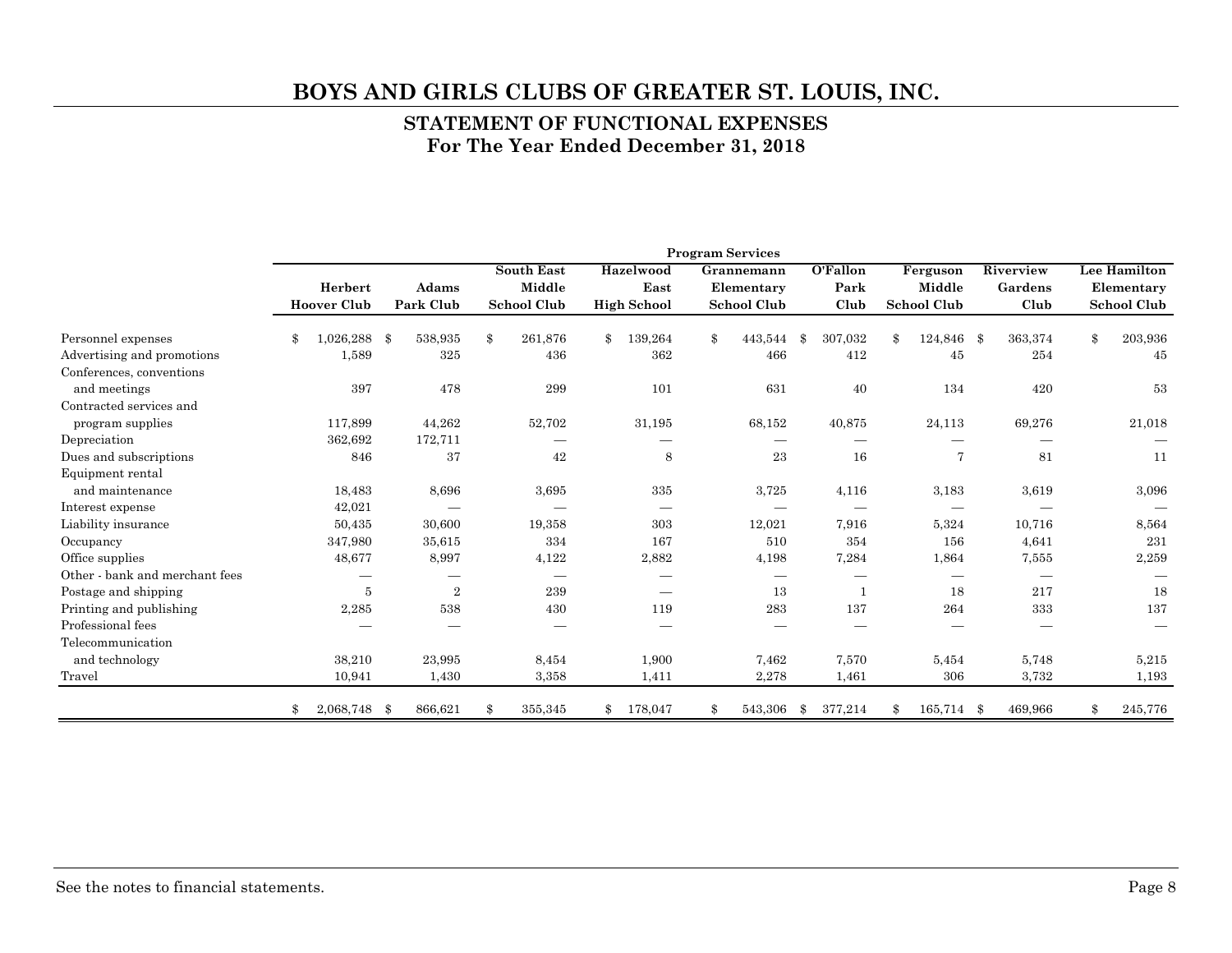#### **STATEMENT OF FUNCTIONAL EXPENSES** *(Continued)*  **For The Year Ended December 31, 2018**

|                                |                | <b>Program Services (continued)</b> |                |                 | <b>Supporting Services</b> |                  |                   |                 |
|--------------------------------|----------------|-------------------------------------|----------------|-----------------|----------------------------|------------------|-------------------|-----------------|
|                                | Roosevelt      | Normandy                            |                | Total           | General                    | Development      | Total             |                 |
|                                | High           | High                                | Mentor         | Program         | And                        | And              | Supporting        |                 |
|                                | School         | School                              | St. Louis      | <b>Services</b> | Administrative             | Fundraising      | <b>Services</b>   | Total           |
| Personnel expenses             | . Я<br>222,979 | 297,348<br>\$                       | 182,511<br>\$  | \$<br>4,111,933 | \$<br>442,300              | \$<br>600,198 \$ | 1,042,498         | 5,154,431<br>\$ |
| Advertising and promotions     | 252            | 167                                 | $\overline{2}$ | 4,355           | 29,025                     | 24,959           | 53,984            | 58,339          |
| Conferences, conventions       |                |                                     |                |                 |                            |                  |                   |                 |
| and meetings                   | 285            | 490                                 | 241            | 3,569           | 12,779                     | 29,020           | 41,799            | 45,368          |
| Contracted services and        |                |                                     |                |                 |                            |                  |                   |                 |
| program supplies               | 14,246         | 40,854                              | 4,032          | 528,624         | 22,090                     | 4,225            | 26,315            | 554,939         |
| Depreciation                   |                |                                     | --             | 535,403         | 40,299                     |                  | 40,299            | 575,702         |
| Dues and subscriptions         | 11             | 15                                  | 54             | 1,151           | 33,902                     |                  | 33,902            | 35,053          |
| Equipment rental               |                |                                     |                |                 |                            |                  |                   |                 |
| and maintenance                | 2,724          | 3,145                               | 382            | 55,199          | 5,075                      | 2,994            | 8,069             | 63,268          |
| Interest expense               |                |                                     |                | 42,021          | 4,669                      |                  | 4,669             | 46,690          |
| Liability insurance            | 287            | 360                                 | 5,239          | 151,123         | 50                         | -                | 50                | 151,173         |
| Occupancy                      | 234            | 648                                 | 191            | 391,061         | 9,305                      | 868              | 10,173            | 401,234         |
| Office supplies                | 4,703          | 2,975                               | 6,654          | 102,170         | 23,014                     | 6,687            | 29,701            | 131,871         |
| Other - bank and merchant fees |                |                                     | --             |                 | 38,808                     | 255              | 39,063            | 39,063          |
| Postage and shipping           |                | 396                                 | -              | 910             | 3,200                      | 182              | 3,382             | 4,292           |
| Printing and publishing        | 34             | 46                                  | 23             | 4,629           | 2,628                      | 15,931           | 18,559            | 23,188          |
| Professional fees              |                |                                     | --             |                 | 106,071                    | 75,490           | 181,561           | 181,561         |
| Telecommunication              |                |                                     |                |                 |                            |                  |                   |                 |
| and technology                 | 3,324          | 5,366                               | 1,785          | 114,483         | 25,364                     | 10,787           | 36,151            | 150,634         |
| Travel                         | 585            | 815                                 | 1,937          | 29,447          | 10,661                     | 2,302            | 12,963            | 42,410          |
|                                | 249,665<br>\$  | 352,625<br>\$                       | 203,051<br>\$  | \$<br>6,076,078 | \$<br>809,240              | 773,898<br>\$    | 1,583,138<br>- \$ | 7,659,216<br>\$ |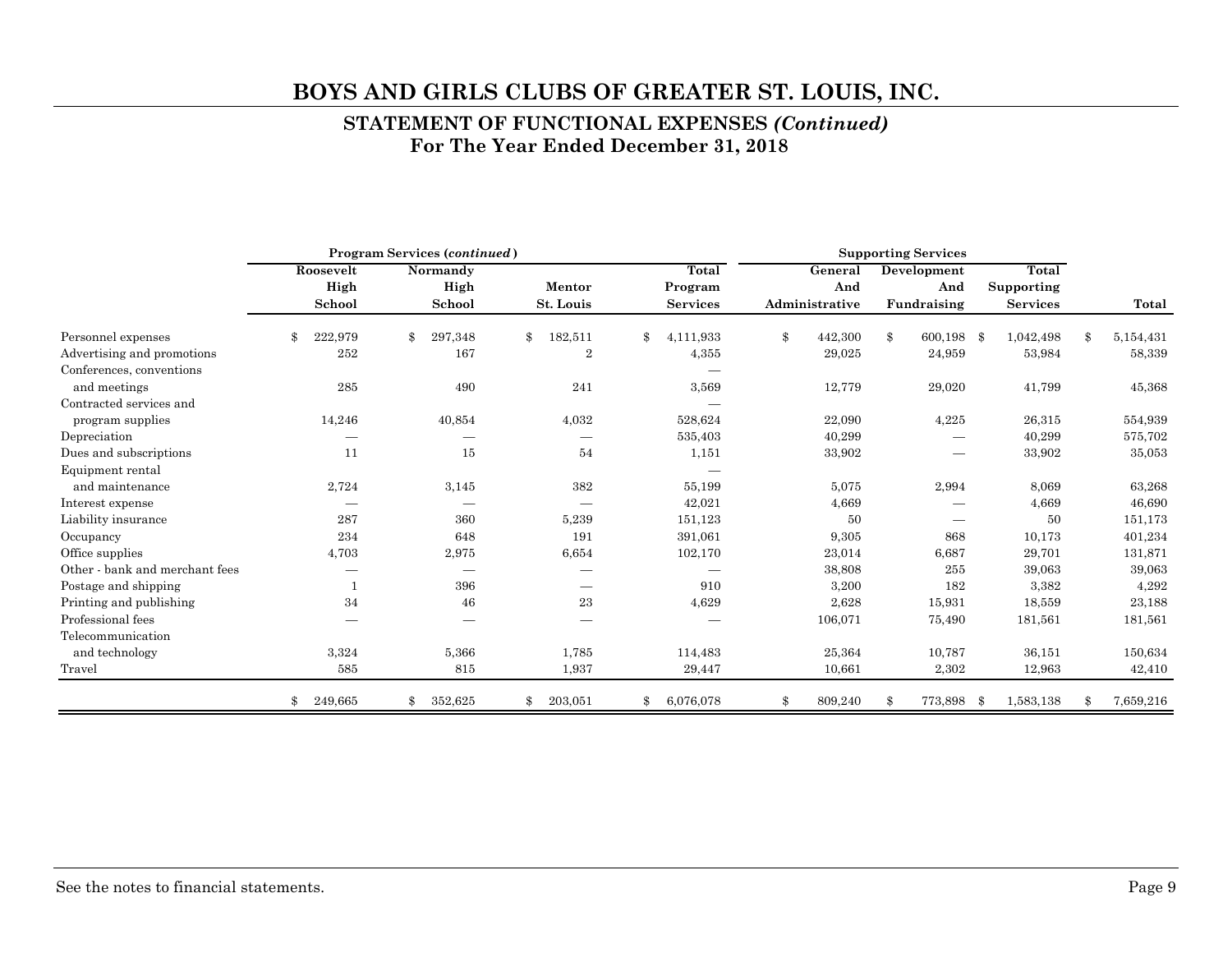# **BOYS AND GIRLS CLUBS OF GREATER ST. LOUIS, INC. STATEMENT OF CASH FLOWS**

|                                                                         | <b>For The Years</b>      |                 |
|-------------------------------------------------------------------------|---------------------------|-----------------|
|                                                                         | <b>Ended December 31,</b> |                 |
|                                                                         | 2019                      | 2018            |
| <b>Cash Flows From Operating Activities</b>                             |                           |                 |
| Increase in net assets                                                  | \$<br>3,317,993           | \$<br>1,400,541 |
| Adjustments to reconcile increase in net assets                         |                           |                 |
| to net cash from operating activities:                                  |                           |                 |
| Depreciation                                                            | 617,903                   | 575,702         |
| Realized and unrealized (gains) losses on investments                   | (996, 810)                | 617,520         |
| Changes in assets and liabilities:                                      |                           |                 |
| Unconditional promises to give                                          | (92,093)                  | 498,200         |
| Accounts receivable                                                     | (72, 095)                 | (69, 932)       |
| Decrease in prepaid insurance                                           | 8,824                     | 6,417           |
| Accounts payable and accrued expenses                                   | 48,842                    | 63,448          |
| <b>Net Cash Provided By Operating Activities</b>                        | 2,832,564                 | 3,091,896       |
|                                                                         |                           |                 |
| <b>Cash Flows From Investing Activities</b>                             |                           |                 |
| Proceeds from sale of investments                                       | 6,437,912                 | 1,365,060       |
| Purchases of investments                                                | (3,004,376)               | (7,076,976)     |
| Purchases of property and equipment                                     | (7, 259, 652)             | (1, 254, 679)   |
| <b>Net Cash Used In Investing Activities</b>                            | (3,826,116)               | (6,966,595)     |
|                                                                         |                           |                 |
| <b>Cash Flows From Financing Activities</b>                             |                           |                 |
| Payments on long-term debt                                              | (1,003,421)               | (178, 976)      |
| Proceeds from long-term debt                                            | 1,930,861                 |                 |
| Proceeds from line of credit                                            | 450,000                   | 300,000         |
| Payments on line of credit                                              | (200,000)                 | (250,000)       |
| Net Cash Provided By (Used In) Financing Activities                     | 1,177,440                 | (128, 976)      |
|                                                                         |                           |                 |
| Net Increase (Decrease) In Cash And Cash Equivalents                    | 183,888                   | (4,003,675)     |
|                                                                         |                           |                 |
| Cash And Cash Equivalents - Beginning Of Year                           | 42,713                    | 4,046,388       |
|                                                                         |                           |                 |
| Cash And Cash Equivalents - End Of Year                                 | \$<br>226,601             | \$<br>42,713    |
| <b>Supplemental Disclosure Of Cash Flow Information</b>                 |                           |                 |
| Interest paid                                                           | \$<br>60,744              | \$<br>46,691    |
| Property and equipment purchases included in accounts payable (Note 14) |                           | 165,531         |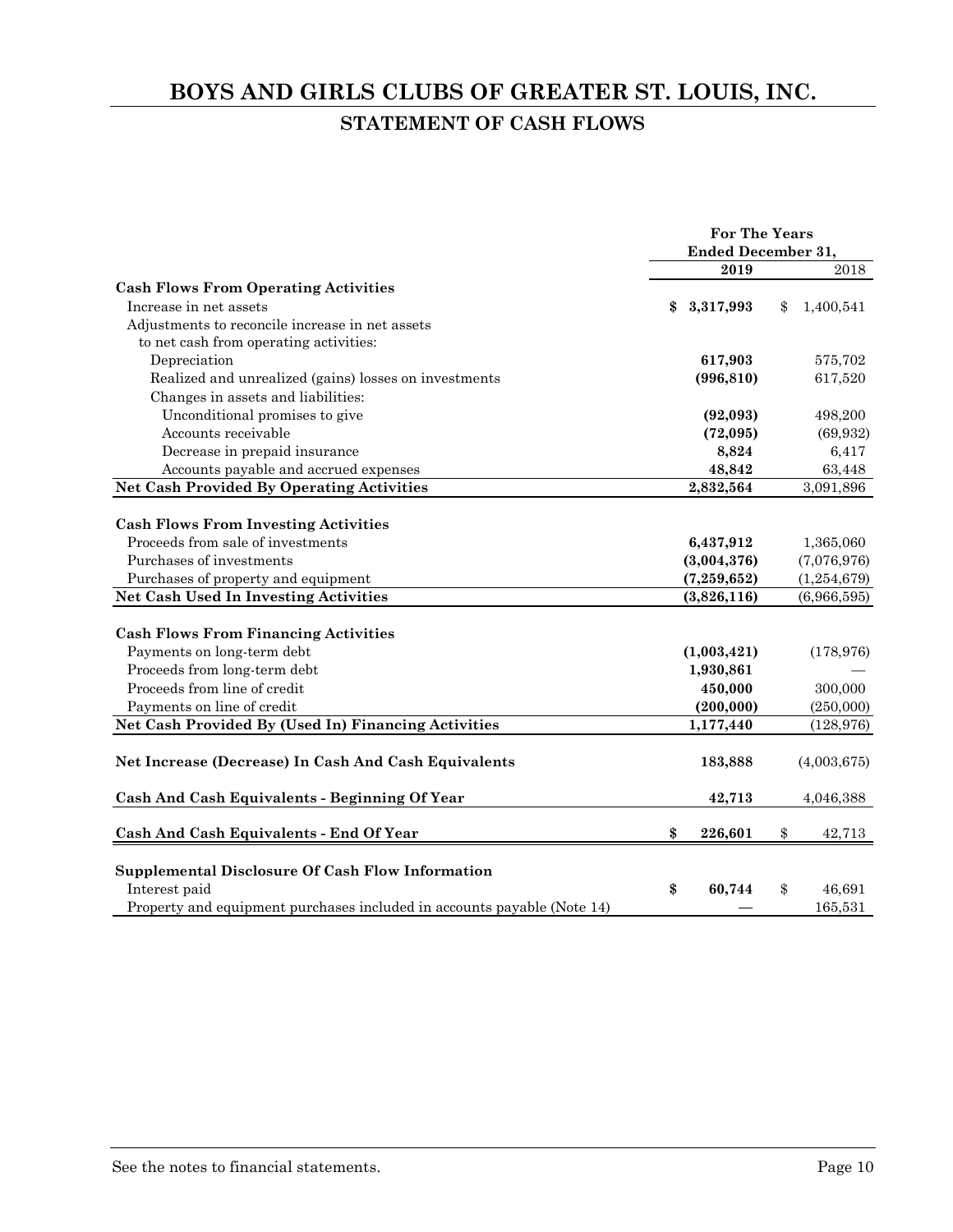#### **NOTES TO FINANCIAL STATEMENTS December 31, 2019 And 2018**

### **1. Operations**

Herbert Hoover Boys and Girls Club of St. Louis, Inc. d/b/a Boys and Girls Clubs of Greater St. Louis, Inc. (the Organization) is a not-for-profit organization dedicated to providing recreational, athletic and educational facilities for youth in the metropolitan St. Louis area.

The Organization operates at several locations, two of which it owns. The Organization also has agreements with the various school districts to offer programs at South East Middle School, Hazelwood East High School, Grannemann Elementary School, Ferguson Middle School, Lee Hamilton Elementary School, Roosevelt High School, and Normandy High School.

# **2. Summary Of Significant Accounting Policies**

#### **Basis Of Accounting**

The accompanying financial statements of the Organization have been prepared on the accrual basis of accounting. Income is recognized when earned and expenses are recognized when incurred.

#### **Basis Of Presentation**

The financial statement presentation follows the requirements of the Financial Accounting Standards Board (FASB) for Not-for-Profit Organizations by presenting assets and liabilities within similar groups and classifying them in ways that provide relevant information about their interrelationships, liquidity and financial flexibility. As a result, the Organization is required to report its financial position and activities according to the following two classes of net assets:

*Net Assets Without Donor Restrictions* represent those net assets that are not subject to donor-imposed stipulations and may be expended for any purpose in performing the primary objectives of the Organization. All contributions are considered to be without donor restrictions unless specifically restricted by the donor.

*Net Assets With Donor Restrictions* represent those net assets whose use has been limited by donor-imposed stipulations that either can be fulfilled or expire by the passage of time, as well as those net assets whose use has been limited by donor-imposed stipulations that will remain in effect in perpetuity.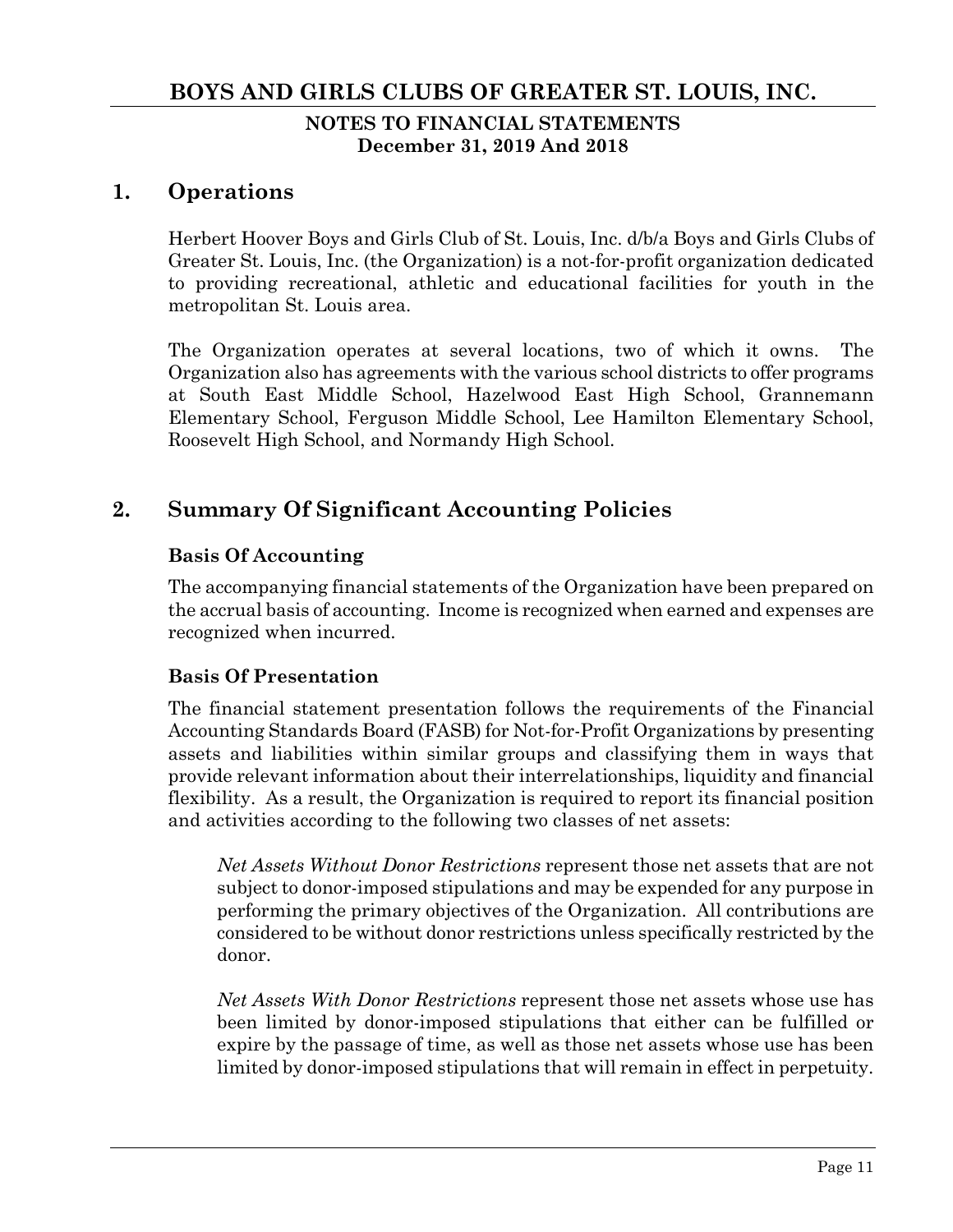Notes To Financial Statements *(Continued)*

#### **Estimates And Assumptions**

Management uses estimates and assumptions in preparing financial statements in conformity with accounting principles generally accepted in the United States of America. Those estimates and assumptions affect the reported amounts of assets and liabilities, the disclosure of contingent assets and liabilities and the reported revenues and expenses. Actual results could differ from those estimates. Material estimates that are particularly susceptible to significant change in the near term relate to the determination of the allowance for uncollectible receivables and promises to give.

#### **Cash And Cash Equivalents**

The Organization considers all balances without donor restrictions held in checking accounts, savings accounts and short-term investment accounts with original maturity dates of three months or less to be cash equivalents.

The Organization maintains its cash and cash equivalents at several banks and with several investment managers. At various times throughout the year, bank deposits may exceed federally insured limits. In addition, some cash equivalents consist of money market funds, which are not covered by the Federal Deposit Insurance Corporation (FDIC) but are covered by Securities Investor Protection Corporation (SIPC) insurable limits.

#### **Investments**

Investments are reported at fair value based on quoted prices in active markets for identical assets (Level 1) or on significant other observable inputs (Level 2) as described in Note 4. Gains or losses on sales of investments are determined on a specific cost identification method. Unrealized gains and losses are determined based on year-end fair value fluctuations. All investment income is reported as increases or decreases in net assets without donor restrictions unless a donor or law restricts the use of the income.

Investment securities are exposed to various risks such as interest rate, market and credit risks. Due to the level of risk associated with certain investment securities, it is at least reasonably possible that changes in the values of investment securities will occur in the near term and such changes could materially affect the amounts reported in the statement of financial position.

#### **Fair Value Of Financial Instruments**

Various methods and assumptions were used to estimate the fair value of each class of financial instruments. Cash and cash equivalents are valued at their carrying amount due to their short maturities. Investments are reported at fair value based on quoted market prices or other significant inputs.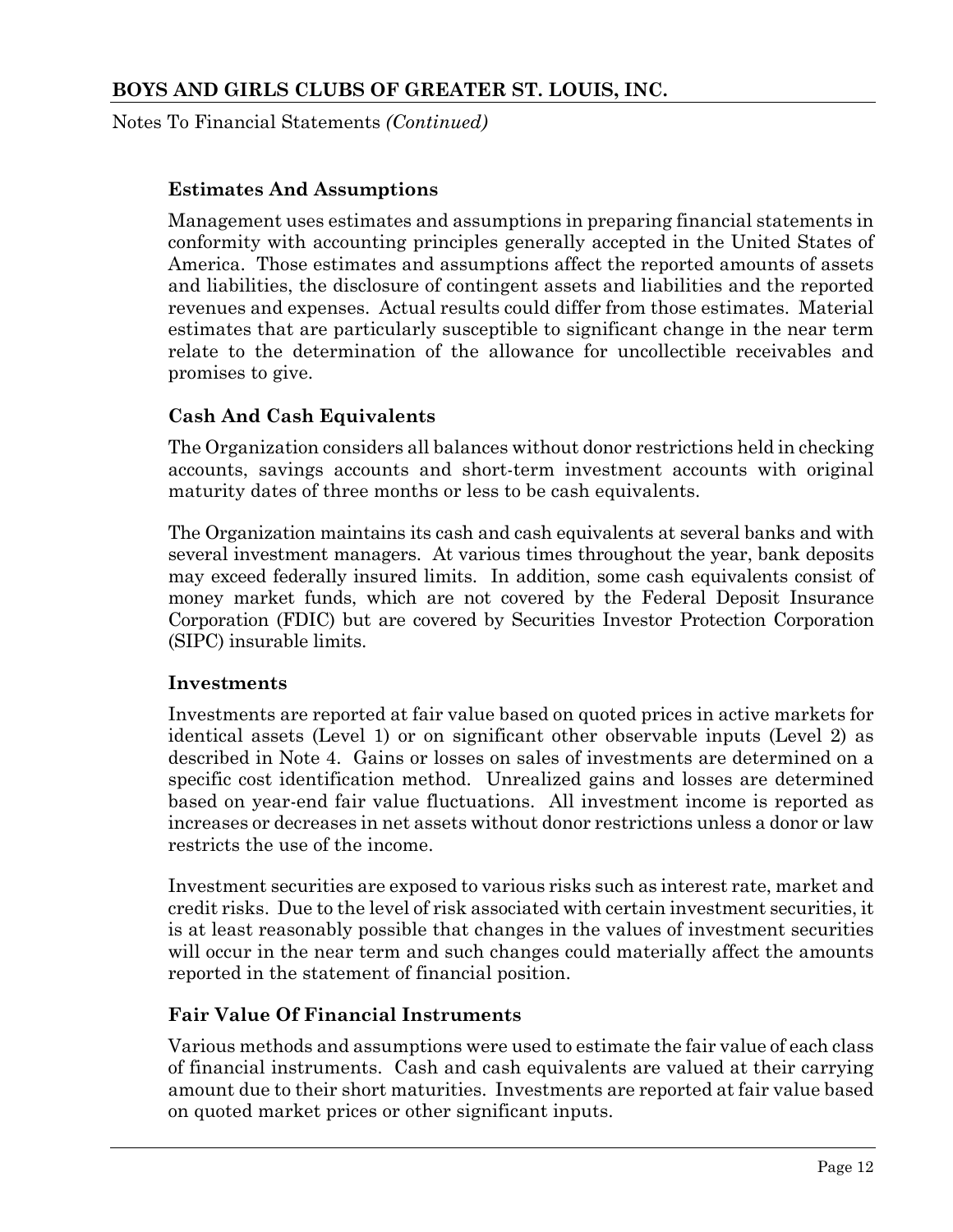Notes To Financial Statements *(Continued)*

#### **Accounts And Government Contracts Receivable**

Accounts and government contracts receivable are stated at the amount management expects to collect from outstanding balances. Management provides for probable uncollectible amounts through a charge to earnings and a credit to a valuation allowance based on its assessment of the current status of individual accounts. Balances that are still outstanding after management has used reasonable collection efforts are written off through a charge to the valuation allowance and a credit to accounts receivable. Management has determined that no valuation allowance is necessary for accounts and government contracts receivable as of December 31, 2019 or 2018.

#### **Unconditional Promises To Give**

Unconditional promises to give in future periods are recognized as support in the period in which the promises are received. Conditional promises to give, that is, those with a measurable performance or other barrier, are not recognized until conditions on which they depend on have been met.

The Organization provides an allowance for uncollectible promises equal to the estimated collection losses that will be incurred in the collection of all unconditional promises to give. The estimated losses are based on historical collection experience coupled with a review of the current status of the existing promises to give. Management provides for probable uncollectible amounts through a charge to expense and a credit to a valuation allowance based on its assessment of the current status of individual balances. The balances that are still outstanding after management has used reasonable collection efforts are written off through a charge to the valuation allowance and a credit to the receivable. As of December 31, 2019 and 2018, no allowance was deemed necessary by management.

#### **Property And Equipment**

Property and equipment are carried at cost, if purchased, or at fair value, if donated, less accumulated depreciation computed using the straight-line method over periods ranging from 3 to 40 years.

Repairs and maintenance are charged to expense when incurred. Expenditures in excess of \$2,500 for major renewals and betterments that extend the useful life of an asset are capitalized. When assets are retired or otherwise disposed of, the cost and related accumulated depreciation is removed from the accounts and the gain or loss, if any, is included in the statement of activities.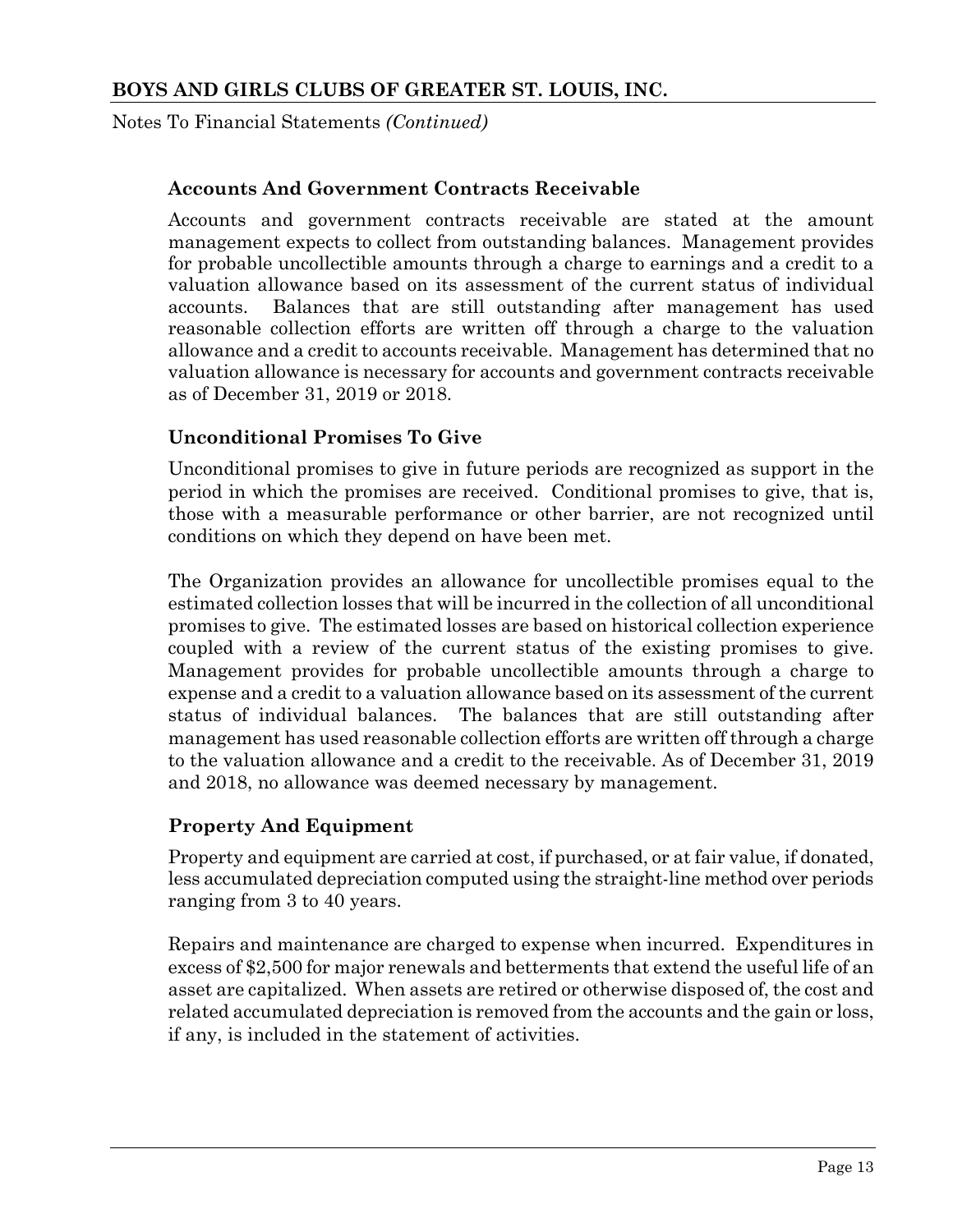Notes To Financial Statements *(Continued)*

#### **Revenue and Revenue Recognition**

In May 2014, the FASB issues ASU No. 2014-09, *Revenue from Contracts with Customers (Topic 606)*. The pronouncement was issued to clarify the principles for recognizing revenue and to develop a common revenue standard and disclosure requirements for U.S. generally accepted accounting principles (GAAP) and International Financial Reporting Standards. The Organization adopted ASU 2014- 09 in the fiscal year 2019 financial statements. The implementation did not have a material impact on the Organization's financial statements other than additional disclosures.

Disclosures about the nature, amount, timing and uncertainty of revenue and cash flows arising from revenue streams that fall under this guidance are as follows:

*Membership Fees* – Membership fees for access to the Organization's support services, which include admittance into the facility, access to technology resources, and access to sports and recreational activities, which are nonrefundable, are recognized over the membership period of twelve consecutive months. Memberships are utilized for access to the Organization's support services, and as such, performance obligations include ensuring the Organization has educators and other resources available over time in order to have activities for which individuals who pay such fees are participating.

*Program Fees* – The Organization generates revenue from registration fees for after-school, teen, and summer programs, which are nonrefundable. Program fees are considered exchange transactions by nature and are recognized over the period the activity is provided.

*Miscellaneous Income* - Includes facility rentals, vending machine revenue, and other revenues which are recognized at the time of sale or the time of the event/activity.

Overall economic conditions can impact the nature, timing, and uncertainty of the Organization's revenues and cash flows.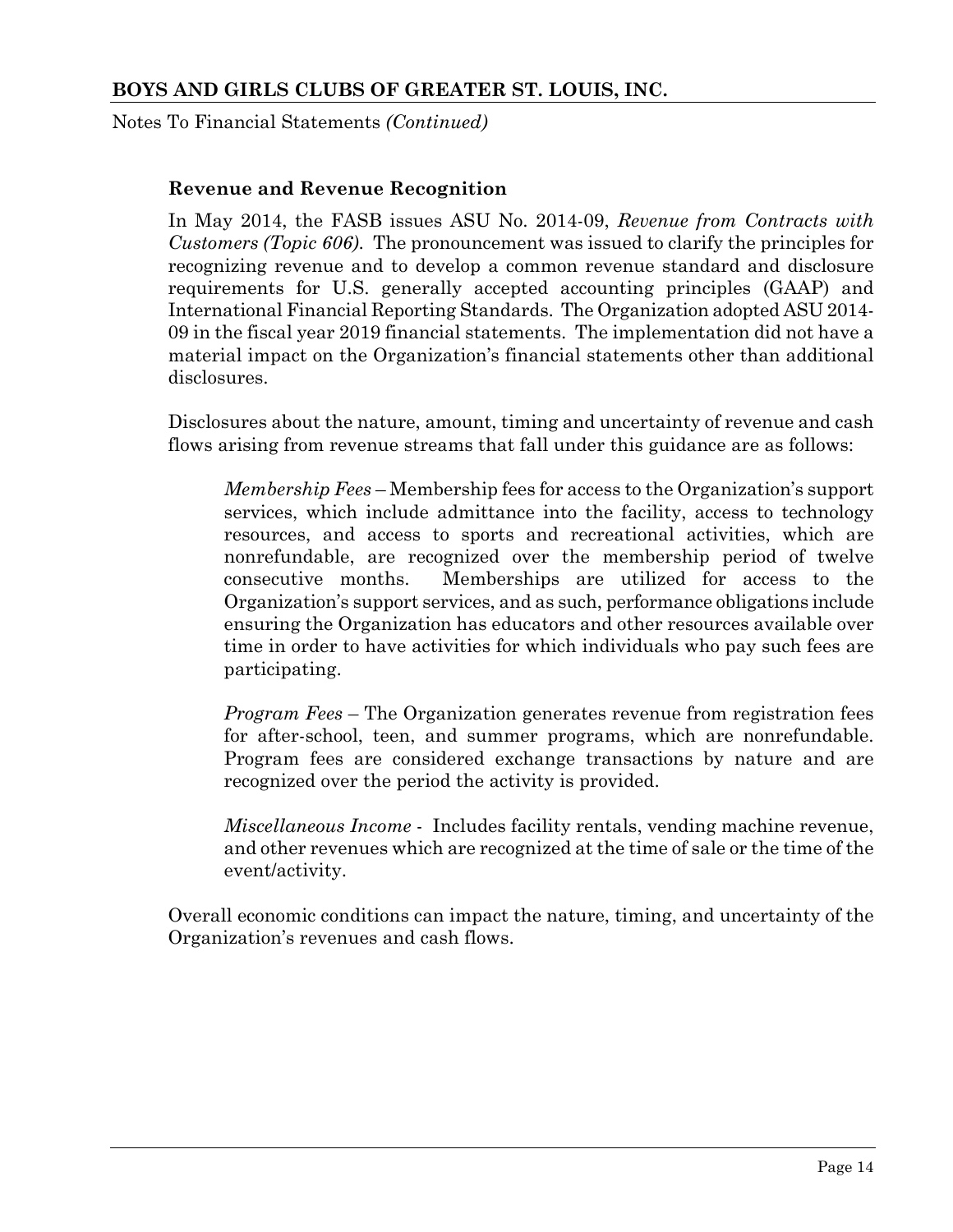Notes To Financial Statements *(Continued)*

The Organization has additional revenue streams that are not within the scope of ASU 2014-09:

*Contribution*s *and grants*, including unconditional promises to give, are classified as support with donor restrictions if they are received with donor stipulations that limit the use of the donated assets. When a donor restriction expires, that is, when a stipulated time restriction ends or purpose restriction is accomplished, net assets with donor restrictions are reclassified to net assets without donor restrictions and reported in the statement of activities as net assets released from restrictions.

The Organization reports gifts of land and equipment as support without donor restriction unless explicit donor stipulations specify how the donated assets must be used. Gifts of long-lived assets with explicit restrictions that specify how the assets are to be used and gifts of cash or other assets that must be used to acquire long-lived assets are reported as support with donor restrictions. The Organization reports expirations of donor restrictions when the donated or acquired long-lived assets are placed in service.

In fiscal year 2019, the Organization also adopted FASB ASU No. 2018-08, *Clarifying the Scope and the Accounting Guidance for Contributions Received and Contributions Made,* which provides enhanced guidance to assist entities in evaluating whether transactions should be accounted for as contributions or reciprocal transactions. The implementation did not have a material impact on the Organization's financial statements.

The Organization receives some contributions, which are conditioned upon certain performance requirements and/or the incurrence of allowable qualifying expenses. Amounts received are recognized as contribution revenue when the Organization has incurred expenditures in compliance with specific contract or grant provisions. Any amounts received prior to incurring qualifying expenditures would be reported as refundable advances in the statement of financial position. The Organization had conditional contributions of \$819,542 that have not been recognized at December 31, 2019 because qualifying expenditures have not yet been incurred. At December 31, 2019 and 2018, accounts and government contracts receivable in the statement of financial position include \$240,070 and \$154,975, respectively, of qualifying expenditures that have been incurred, but not yet reimbursed to the Organization.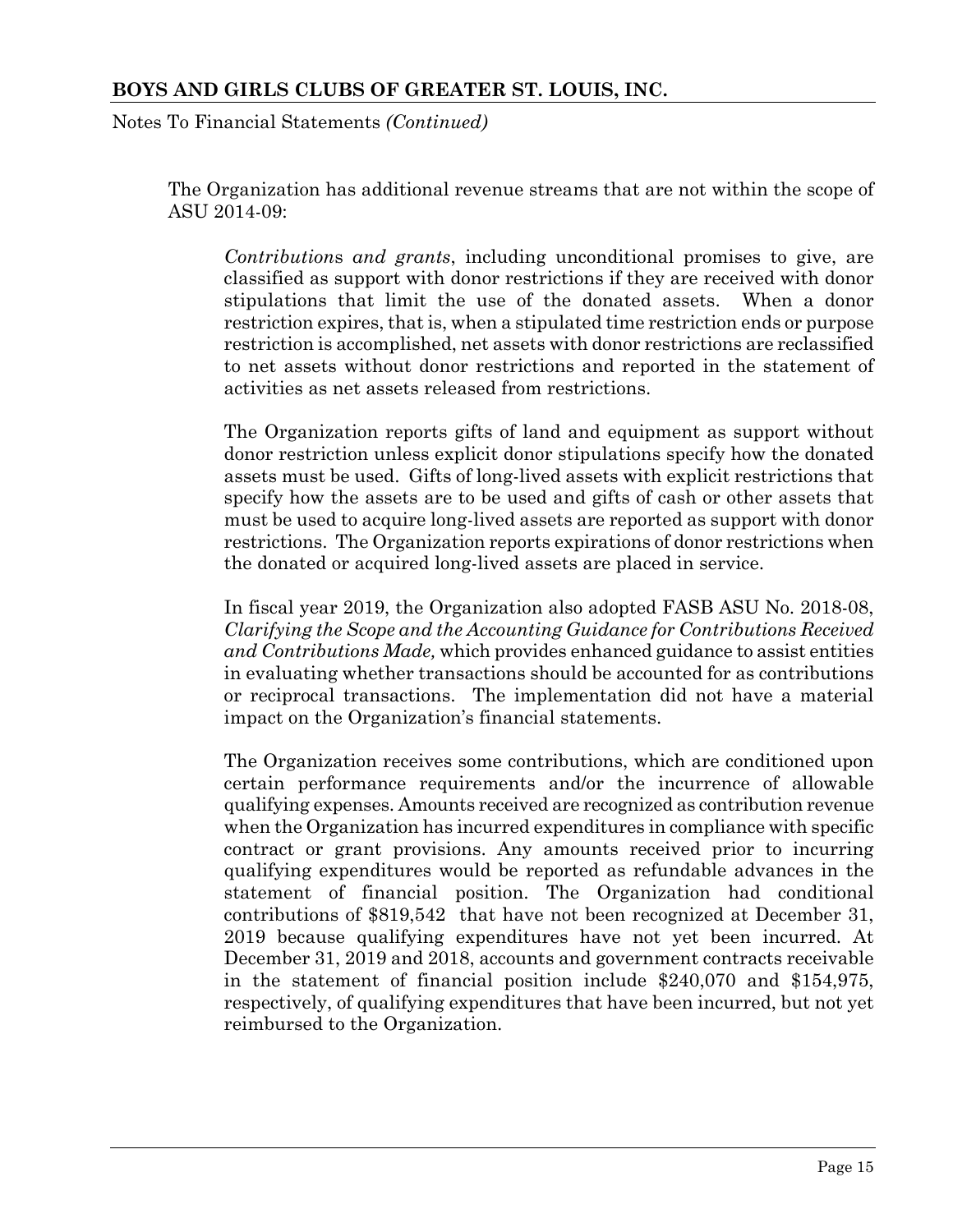Notes To Financial Statements *(Continued)*

#### **Net Asset Releases**

The Organization has adopted the policy of reporting net assets released from restrictions upon completion of the donor purpose restriction, regardless of whether the related cash has been received.

#### **Donated Property, Services And Materials**

Various equipment, services and materials are donated to the Organization. Donated equipment, certain donated professional services and donated materials are recorded as contributions at their estimated fair value on the dates of the contributions. No donated services were received in 2019 or 2018.

From time to time, the Organization receives donated goods that it passes along to its members, but would not otherwise purchase. The Organization is not the ultimate beneficiary of these donated goods; therefore, revenue is not recorded. In addition, a substantial number of other volunteers have donated their time to the Organization's program services and fundraising activities. This volunteer time has not been recorded because it does not meet the criteria for recognition under generally accepted accounting principles.

#### **Description Of Program Services And Supporting Activities**

The following program services and supporting activities are included in the accompanying financial statements:

#### Herbert Hoover Club

The Herbert Hoover Club (HHC) is our original facility located in North St. Louis City. HHC serves approximately 1,700 youth annually. The 78,000 square-foot state licensed facility houses a comprehensive Dental Clinic, Emerson Technology Center, Learning Center, MJL Aquatics Center, All-Star Baseball Field, art room, game room, teen center, performing arts studio, football field, fitness center and the administrative offices of the Club.

#### Adams Park Club

The Adams Park Club (APC) began operating in 2007 in South City at the Adams Park Community Center. APC serves approximately 600 youth annually. Located in the Forest Park Southeast neighborhood, the 21,348 square-foot state licensed center offers organized sports, fitness and recreation activities as well as teen and education programs.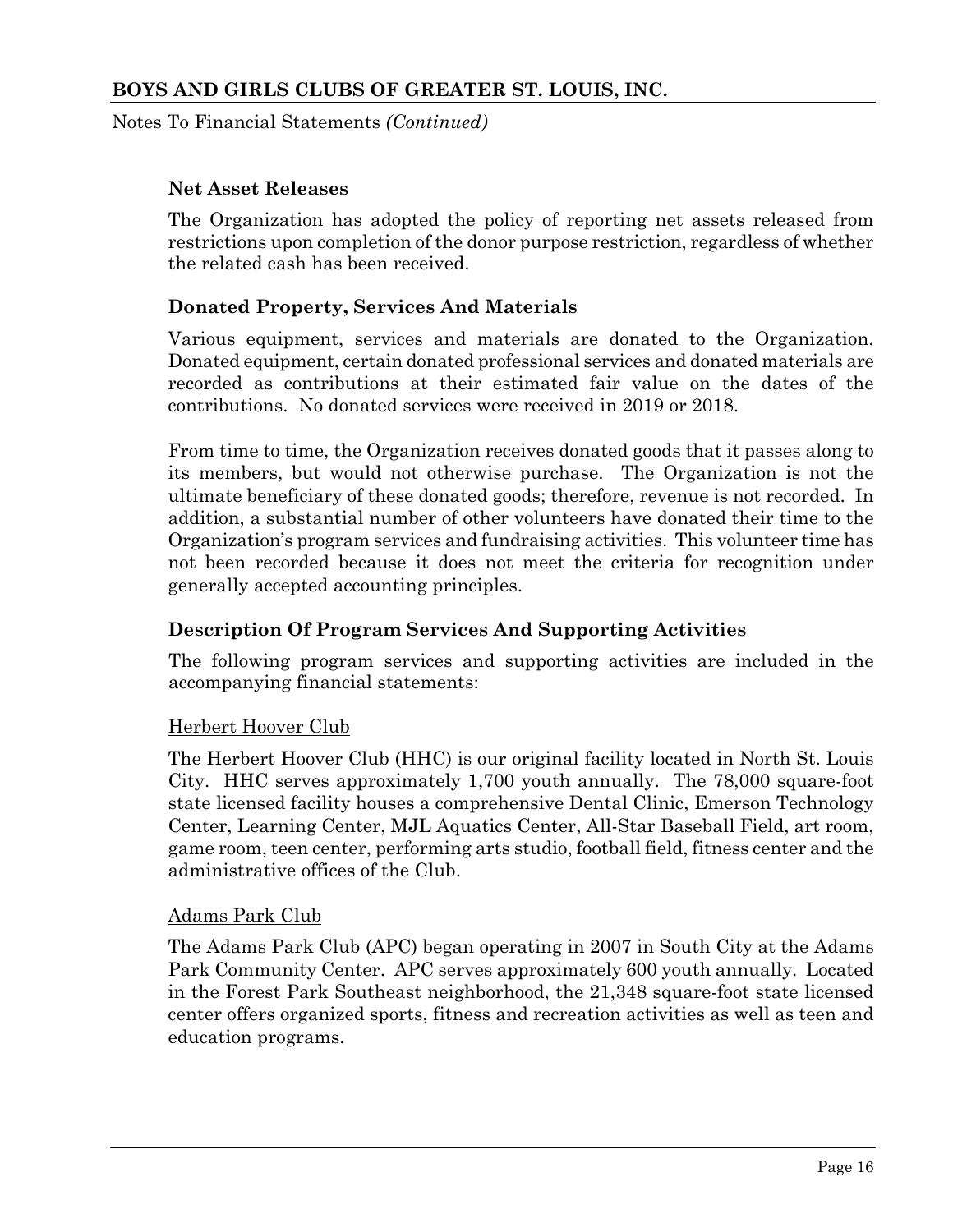Notes To Financial Statements *(Continued)*

#### South East Middle School Club

The Club's first school-based location, the South East Middle School Club (SMSC), which is located in the Hazelwood School District in the Spanish Lake area, opened in 2008. This site serves approximately 440 youth annually. SMSC operates five days a week. It is a partnership with Hazelwood School District and St. Louis County and shares a gymnasium, performance stage, library, technology center, cafeteria, art room and game room with the school.

#### Hazelwood East High School

Thanks to a 21st Century CCLC grant, a Project Learn PLUS program at Hazelwood East High School opened in 2017. This program offers a wide range of high energy activities designed to improve student academic achievement and address the multiple needs and interests of children and families. Members of the program receive homework assistance, access to a social worker and guidance counselor, college and career prep, tutoring, ACT prep, engage in sports and music activities and more.

#### Grannemann Elementary School Club

Grannemann Elementary School Club (GESC), formerly Twillman Elementary School Club, opened in the summer of 2013 and strengthened our partnerships with both the Hazelwood School District and the Spanish Lake community. This site serves approximately 295 youth annually. GESC operates five days a week, sharing a library, cafeteria, computer lab and gymnasium with Grannemann Elementary School. GESC provides educational, recreational, and social activities.

#### O'Fallon Park Club

O'Fallon Park Club (OFPC) located in North City opened in February of 2013 and is in partnership with the YMCA of Greater St. Louis and the City of St. Louis Department of Parks, Recreation and Forestry. This site serves approximately 770 youth annually. OFPC has offered a select number of programs and now operates at full capacity, 48 weeks a year, five days a week. The 79,000 square foot facility has a full-size double gymnasium - 12 basketball hoops plus volleyball nets, fitness center, elevated running/walking track, Teen Hub/game room, computer lab, 3 multipurpose rooms, classroom space, and indoor and outdoor pools.

#### Ferguson Middle School Club

Ferguson Middle School Club (FMSC) opened in the summer of 2015 to serve youth in Ferguson. This site serves approximately 690 youth annually. FMSC operates five days per week and is open year-round, offering both an after-school program and summer day camp. In partnership with the Ferguson-Florissant School District, the Club shares two gymnasiums, cafeteria, library, technology center, and offers a teen center with a fully operating music production studio. During 2019, this Club was closed.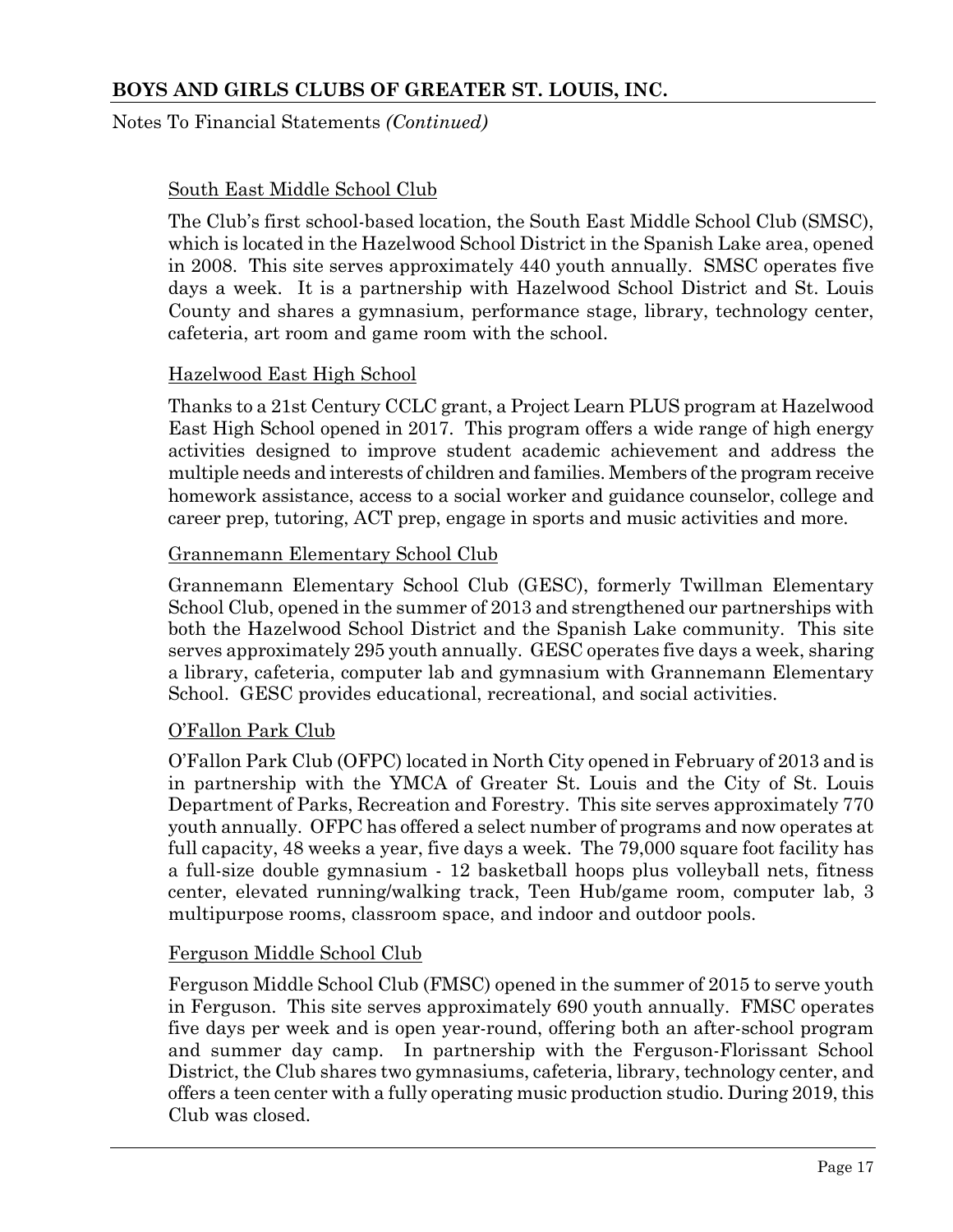Notes To Financial Statements *(Continued)*

#### Riverview Gardens Club

Riverview Gardens Club (RVGC) opened in the summer of 2016 and established our new partnerships with the Riverview Gardens School District and the community surrounding Highland Elementary School where the Club is located. This site serves approximately 235 youth annually. RVGC operates five days a week, sharing classroom space, a music room, cafeteria, a computer lab and gymnasium to provide educational, recreational, and social activities.

#### Lee Hamilton Elementary School Club

Lee Hamilton Elementary School Club (LHESC) opened in the fall of 2016 to serve elementary school youth in the Ferguson-Florissant School District. This site serves approximately 65 youth annually. LHESC operates five days per week and is open year-round, offering after-school and summer day camp. Sharing classroom space, the cafeteria and gymnasium, the Club provides educational, recreational, and social activities. During 2019, this Club was closed.

#### Roosevelt High School

The BE GREAT: Graduate program is offered at Roosevelt High School beginning in 2017. This program is a comprehensive, targeted dropout prevention intervention designed to enhance youths' engagement with learning by providing consistent support from caring and trusted adults to develop the academic, emotional and social skills necessary to achieve academic success.

#### Normandy High School

The BE GREAT: Graduate program is offered at Normandy High School beginning in 2017. This program is a comprehensive, targeted dropout prevention intervention designed to enhance youths' engagement with learning by providing consistent support from caring and trusted adults to develop the academic, emotional and social skills necessary to achieve academic success.

#### Mentor St. Louis

Mentor St. Louis (MSL) was founded in 1995 and matches caring adults with elementary school children to enhance literacy and reading skills, trigger discussions, creative thinking and build students' self-esteem. Annually, over 200 mentors through the Club's Mentor St. Louis Program mentor more than 300 elementary school-age members at five St. Louis Public Schools.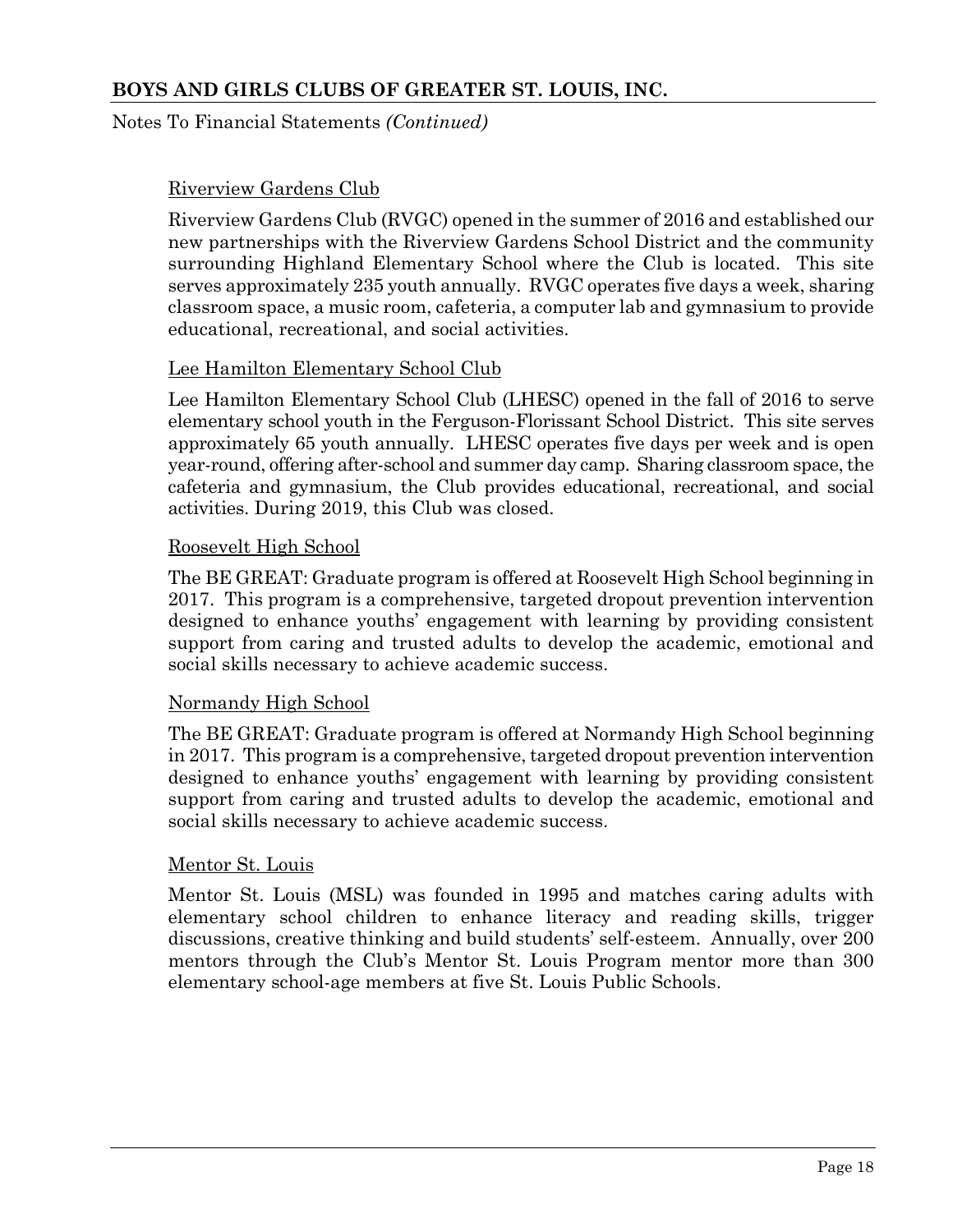Notes To Financial Statements *(Continued)*

#### Ferguson Teen Center

Ferguson Teen Center (FTC) opened in the fall of 2019 and serves teens ages 12-18, giving them a safe environment structured around responsibility, belonging, and leadership modeling. This program has an emphasis on health & wellness, education & workforce development and leadership & civic engagement.

#### St. Louis Internship Program

The goal of the St. Louis Internship Program (SLIP) is to provide hope and opportunity for high school students through paid summer internships, intensive employability training, and year-round college and career planning. SLIP works in partnership with businesses and community organizations, to build the St. Louis community by developing motivated, well-trained, and talented youth for the workforce.

#### General And Administrative

General and administrative includes the functions necessary to maintain an equitable employment program, ensure an adequate working environment, provide coordination and articulation of the Organization's program strategy, secure proper administrative functioning of the Board of Directors, maintain competent legal services for the program administration of the Organization, and manage the financial and budgetary responsibilities of the Organization.

#### Development And Fundraising

The development and fundraising function provides the structure necessary to encourage and secure private financial support from individuals, foundations and corporations, as well as support from local, state, and federal government agencies.

#### **Functional Expense Allocation**

The statement of functional expenses presents expenses by function and natural classification. Expenses directly attributable to a specific functional area of the Organization are reported as specific to that functional area. Expenses that benefit multiple functional or program areas have been allocated across programs and other supporting services based on time studies and estimated direct usage based on check request coding.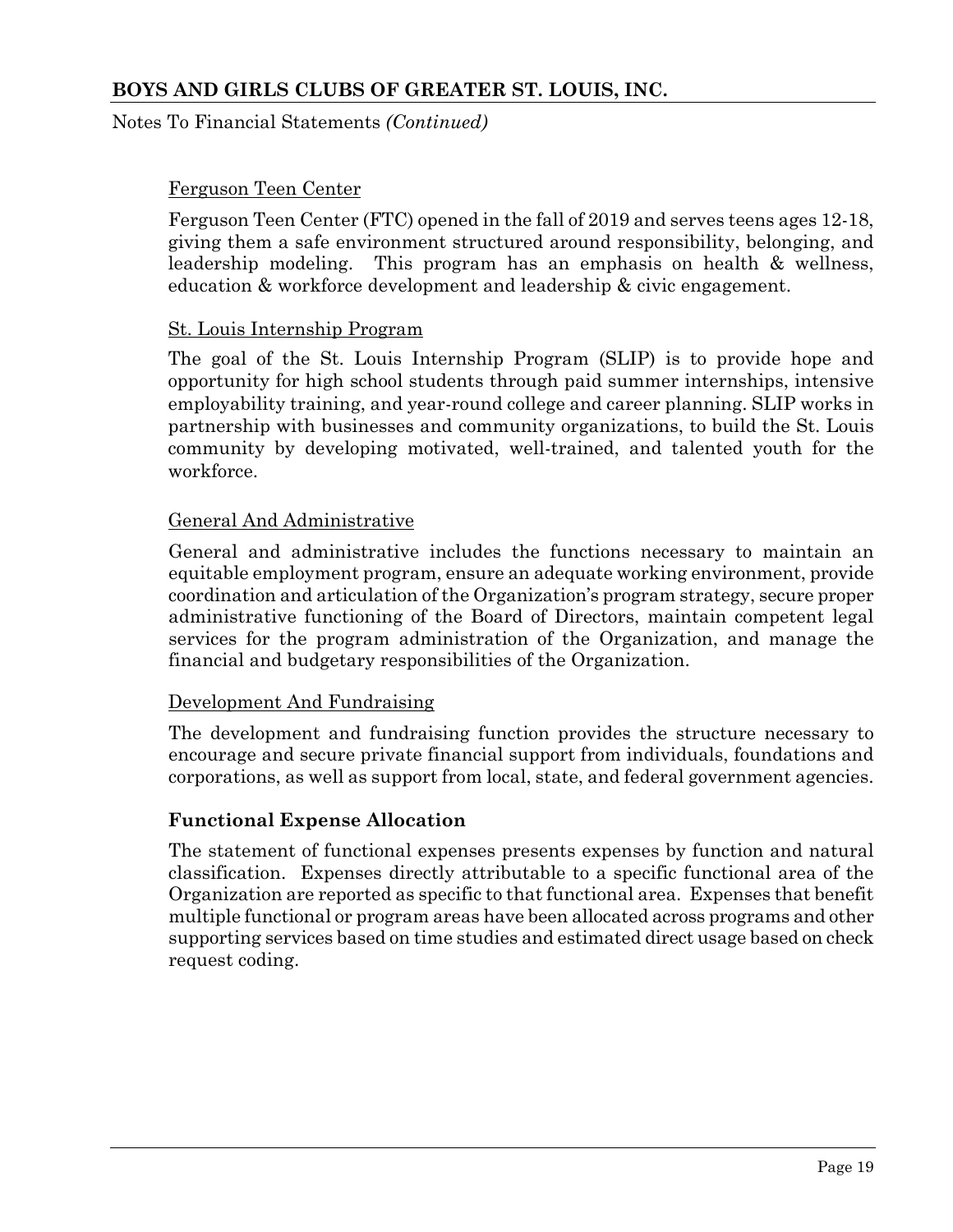Notes To Financial Statements *(Continued)*

See summary below for specific allocation methods used for various expenses:

| Personnel expenses<br>Time studies<br>Contracted services and program supplies<br>Direct charge and check request coding<br>Direct charge and check request coding<br>Occupancy<br>Professional fees<br>Direct charge and check request coding | <b>Natural Category</b> | Method                                 |
|------------------------------------------------------------------------------------------------------------------------------------------------------------------------------------------------------------------------------------------------|-------------------------|----------------------------------------|
|                                                                                                                                                                                                                                                | Depreciation            | Direct charge and check request coding |

#### **Tax Status**

The Organization constitutes a qualified not-for-profit organization under Section 501(c)(3) of the Internal Revenue Code and is, therefore, exempt from federal income taxes. The Organization has a policy to evaluate tax positions, which may be considered uncertain and has determined that no uncertain tax positions exist as of December 31, 2019.

#### **Subsequent Events**

Management has evaluated subsequent events through the date the financial statements were available for issue, which is the date of the Independent Auditors' Report.

In response to COVID-19, the Organization's employees are temporarily working remotely to continue to provide services. This closure is consistent with Center for Disease Control recommendations. The Organization is closely monitoring the status of COVID-19 in the eastern Missouri region and the United States, and regularly reassessing plans and procedures. The impact of this closure on future operations, grant funding, and donations is not yet known. Also, related to COVID-19, it is reasonably possible that changes in the market could affect the value of investments reported in the statement of financial position. The extent to which COVID-19 will impact the Organization will depend on future developments, which remain highly uncertain and cannot be predicted at this time.

In April 2020, the Organization received \$938,530 under the Paycheck Protection Program (PPP) that was signed into law as part of the CARES Act during the COVID-19 outbreak. The PPP loan is unsecured, matures in April 2022, incurs interest at a rate of 1%, and may also be eligible for tax-free forgiveness up to 100% of the loan value if certain criteria are met.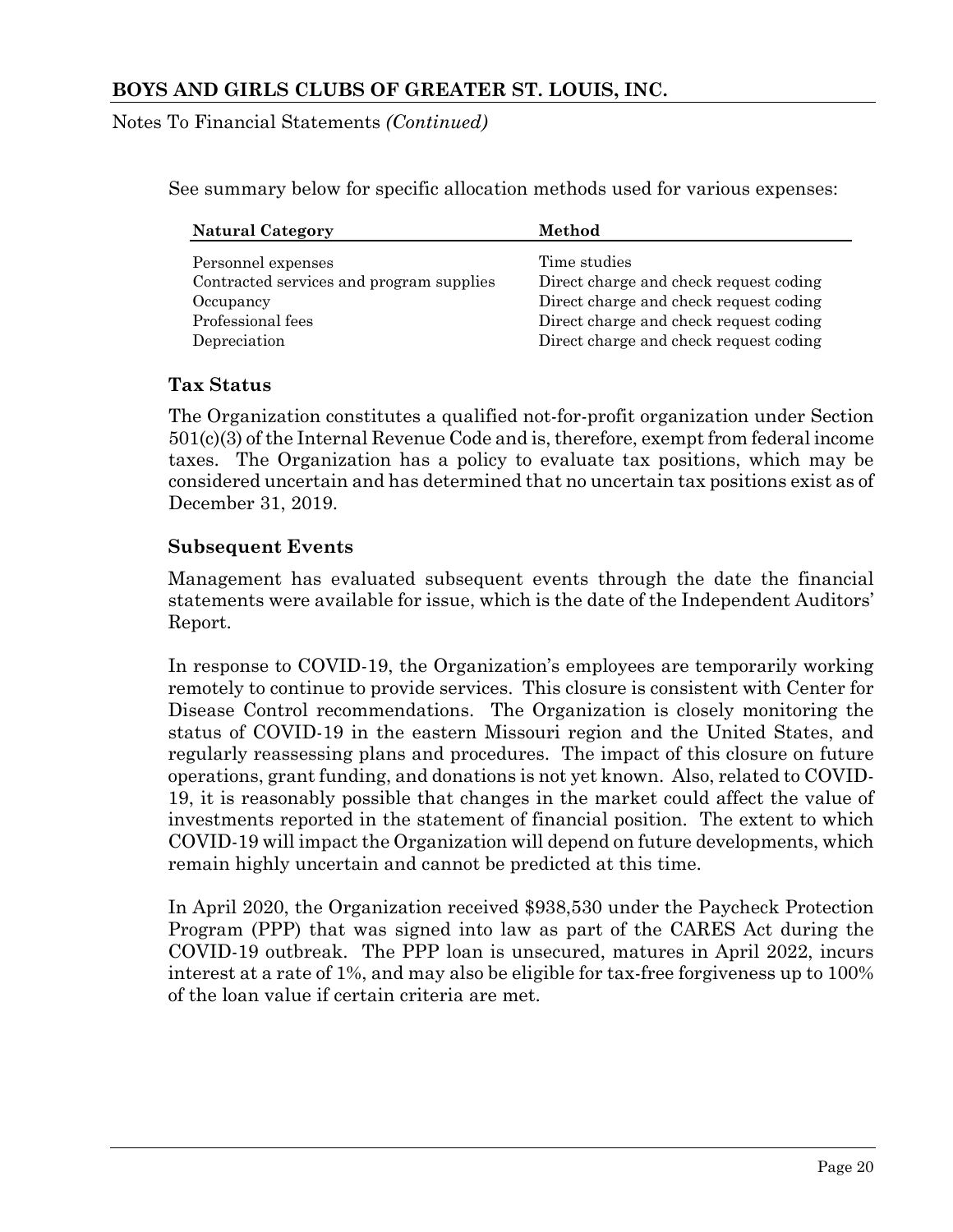Notes To Financial Statements *(Continued)*

#### **3. Investments**

Investments consist of:

|                           | 2019            |    |           | 2018            |    |            |
|---------------------------|-----------------|----|-----------|-----------------|----|------------|
|                           | Fair            |    |           |                 |    | Fair       |
|                           | Cost            |    | Value     | Cost            |    | Value      |
| Cash and cash equivalents | \$<br>137,917   | \$ | 137,917   | \$<br>2,333,751 | \$ | 2,333,751  |
| Mutual funds              | 3,084,163       |    | 3,241,438 | 4,258,253       |    | 4,203,596  |
| Government obligations    | 573,950         |    | 595,231   | 551,981         |    | 546,655    |
| Corporate bonds           | 168,093         |    | 182,599   | 230,667         |    | 221,672    |
| Corporate stocks          | 3,264,774       |    | 4,240,147 | 3,369,806       |    | 3,528,384  |
|                           | \$<br>7,228,897 | \$ | 8,397,332 | 10,744,458      | \$ | 10,834,058 |

For the years ended December 31, 2019 and 2018, unrealized gains of \$1,018,274 and unrealized losses of \$697,067, respectively, were recorded to adjust investments to fair value. For the years ended December 31, 2019 and 2018, realized losses of \$21,464 and realized gains of \$79,547, respectively, were recorded from the sale of investments.

Investments are classified in several funds as follows:

|                                     | 2019            | 2018       |
|-------------------------------------|-----------------|------------|
| Amberg Fund                         | \$<br>1,154,662 | 1,081,510  |
| Endowment                           |                 |            |
| Perpetual in nature                 | 5,258,150       | 5,258,150  |
| Unappropriated earnings             | 891,890         | 66,994     |
| Other funds and general investments | 1,092,630       | 4,427,404  |
|                                     | \$<br>8,397,332 | 10,834,058 |

# **4. Fair Value**

The Organization accounts for certain investments at fair value as required by generally accepted accounting principles. Fair value is defined as the exchange price that would be received for an asset or paid to transfer a liability (an exit price) in the principal or most advantageous market for the asset or liability in an orderly transaction between market participants on the measurement date. The valuation techniques are required to maximize the use of observable inputs and minimize the use of unobservable inputs.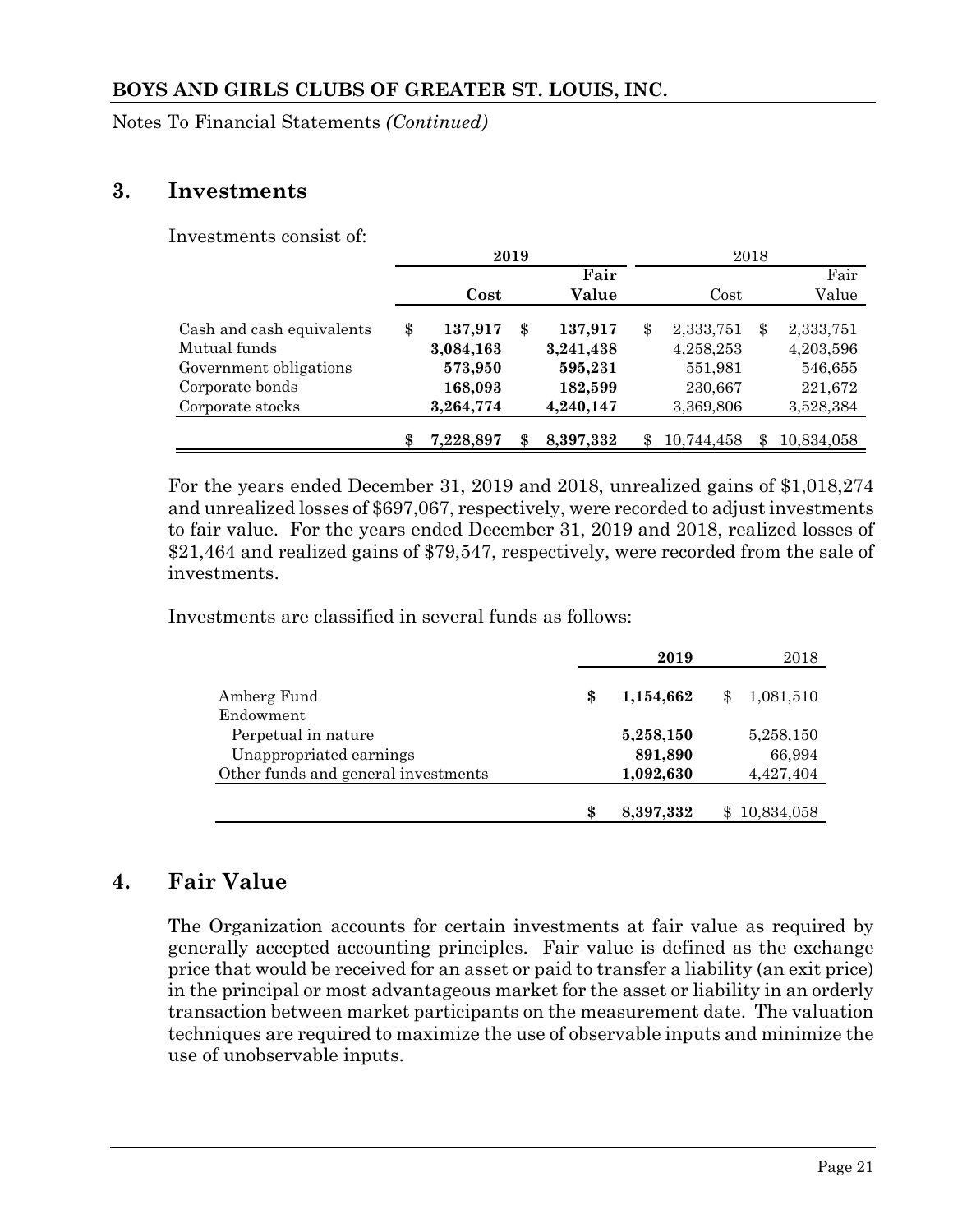Notes To Financial Statements *(Continued)*

There are three general valuation techniques that may be used to measure fair value, as described below:

- Market approach Uses prices and other relevant information generated by market transactions involving identical or comparable asset or liabilities.
- Cost approach Based on the amount that currently would be required to replace the service capacity of an asset.
- Income approach Uses valuation techniques to convert future amounts to a single present amount based on current market expectations about the future amounts.

Investments measured and reported at fair value are classified and disclosed in one of the following three categories:

- *Level 1* Quoted prices that are readily available in active markets/exchanges for identical investments.
- *Level 2* Pricing inputs other than quoted prices included within Level 1 that are observable for the investment, either directly or indirectly.
- *Level 3* Significant pricing inputs that are unobservable for the investment and includes investments for which there is little, if any, market activity for the investment.

The following are the major categories of assets measured at fair value on a recurring basis at December 31, 2019 and 2018:

|                        | 2019 |           |    |                      |         |  |    |           |
|------------------------|------|-----------|----|----------------------|---------|--|----|-----------|
|                        |      | Level 1   |    | Level 2              | Level 3 |  |    | Total     |
| Money market funds     | \$   | 137,917   | \$ |                      | \$      |  | \$ | 137,917   |
| Mutual funds           |      | 3,241,438 |    |                      |         |  |    | 3,241,438 |
| Government obligations |      |           |    | 595,231              |         |  |    | 595,231   |
| Corporate bonds        |      |           |    | 182,599              |         |  |    | 182,599   |
| Corporate stocks       |      | 4,240,147 |    |                      |         |  |    | 4,240,147 |
| <b>Total Assets</b>    | \$   | 7,619,502 | \$ | 777,830              | \$      |  | \$ | 8,397,332 |
|                        |      |           |    |                      |         |  |    |           |
|                        |      |           |    | 2018                 |         |  |    |           |
|                        |      | Level $1$ |    | Level $\overline{2}$ | Level 3 |  |    | Total     |
| Money market funds     | \$   | 2,333,751 | \$ |                      | \$      |  | \$ | 2,333,751 |
| Mutual funds           |      | 4,203,596 |    |                      |         |  |    | 4,203,596 |
| Government obligations |      |           |    | 546,655              |         |  |    | 546,655   |
| Corporate bonds        |      |           |    | 221,672              |         |  |    | 221,672   |
| Corporate stocks       |      | 3,528,384 |    |                      |         |  |    | 3,528,384 |

Total Assets  $$10,065,731 \$ 768,327 \$ \longrightarrow $10,834,058$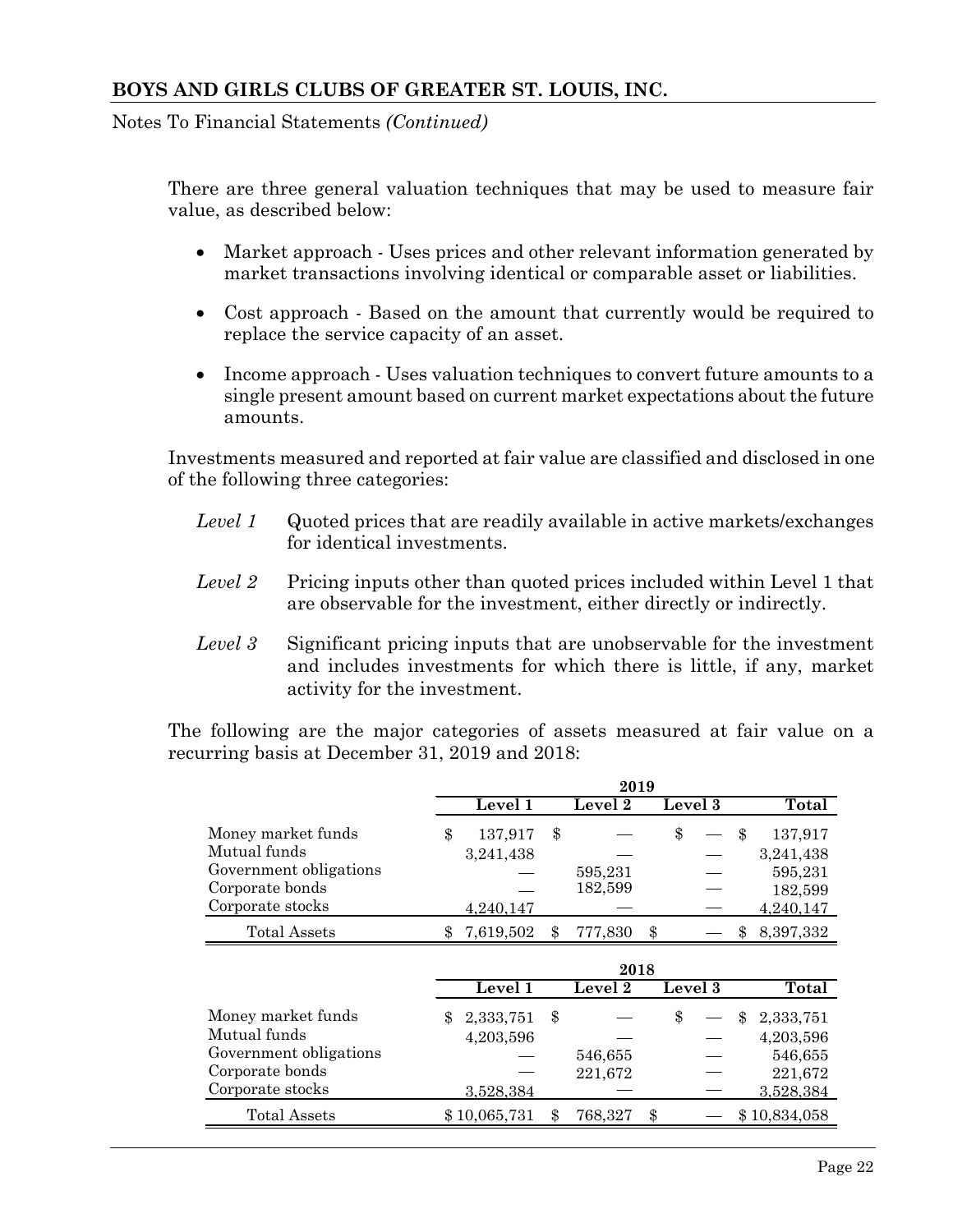Notes To Financial Statements *(Continued)*

At December 31, 2019 and 2018, the Level 2 assets utilize the following valuation techniques and inputs:

*Government Obligations:* The fair value of investments in government agency obligations is primarily determined using techniques consistent with the income approach. Significant observable inputs to the income approach include data points for benchmark constant maturity curves and spreads.

*Corporate Bonds:* The fair value of investments in U.S. and international corporate bonds is primarily determined using techniques that are consistent with the market approach. Significant observable inputs include benchmark yields, reported trades, observable broker-dealer quotes, issuer spreads, and security specific characteristics, such as early redemption options.

During 2019 and 2018, there were no changes in the methods or assumptions utilized to derive the fair value of the Organization's assets.

# **5. Promises To Give**

Short-term promises consist of unconditional pledges that had not yet been collected at year end and are due within one year. Long-term promises to give include unconditional promises to give that are payable over a period greater than one year. At December 31, 2019 and 2018, unconditional promises to give are expected to be collected as follows:

|                                   | 2019       | 2018       |
|-----------------------------------|------------|------------|
| Pledges due in less than one year | 1,934,490  | 1,753,786  |
| Pledges due in 1 - 5 years        | 1,918,305  | 2,044,490  |
|                                   | 3,852,795  | 3,798,276  |
| Less: Present value discount      | (104, 854) | (142, 428) |
|                                   | 3,747,941  | 3,655,848  |

Promises to give receivable in more than one year are discounted at a rate of 3.8%.

The United Way of Greater St. Louis, Inc. (United Way) provides funding for the Organization's activities. Notification of the succeeding year's funding is received by the Organization in December. Accordingly, the amounts awarded during 2019 and 2018 of \$522,192 and \$538,494, respectively, were recorded as net assets with donor restrictions and related promises to give at December 31, 2019 and 2018, respectively (Note 8).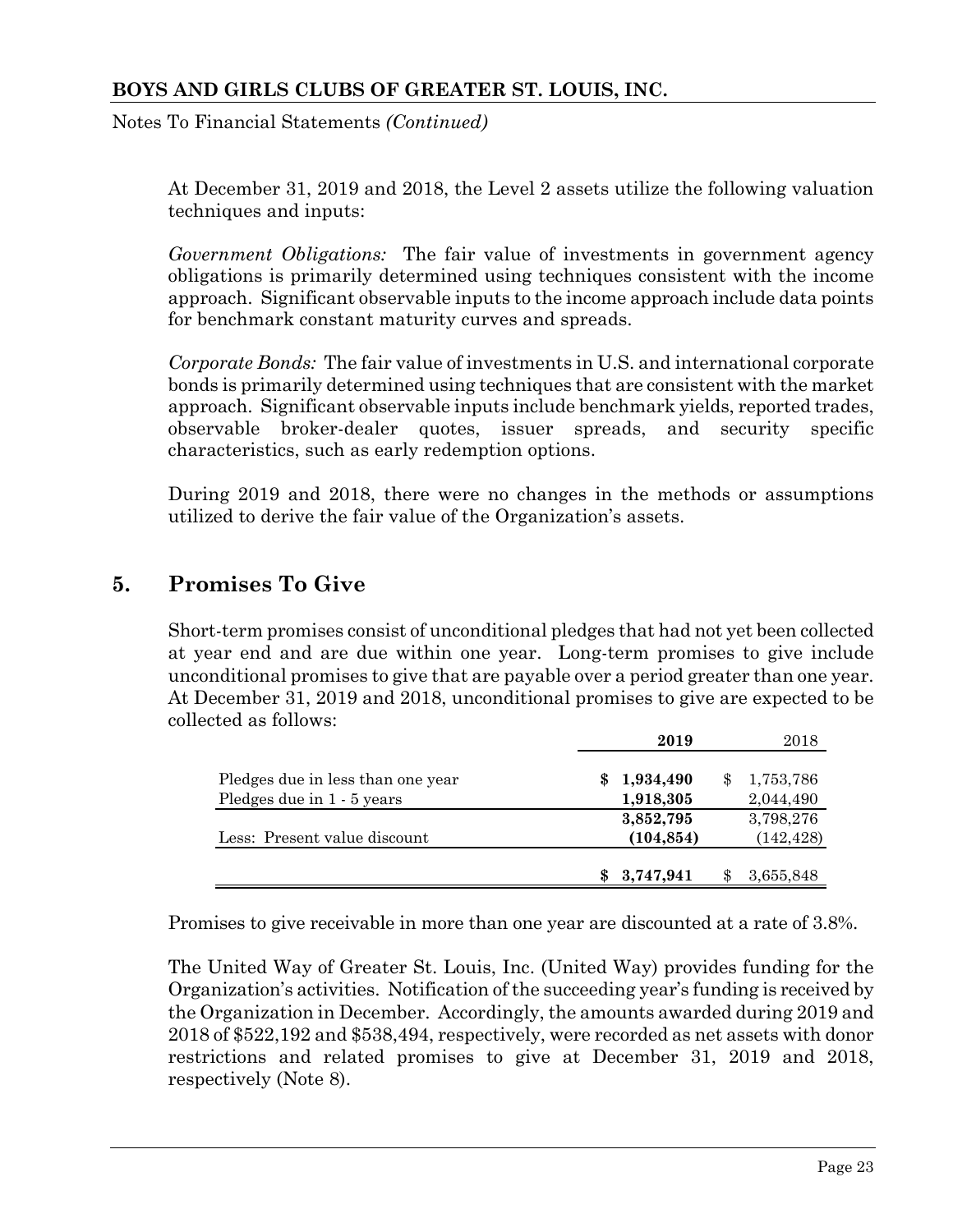Notes To Financial Statements *(Continued)*

# **6. Property And Equipment**

Property and equipment consist of:

|                                | 2019             | 2018          |
|--------------------------------|------------------|---------------|
| Land                           |                  |               |
|                                | \$<br>1,410,866  | \$<br>674,206 |
| Land improvements              | 242,030          | 242,030       |
| Buildings and improvements     | 24,657,603       | 17,179,529    |
| Furniture and equipment        | 1,821,316        | 1,524,617     |
|                                | 28,131,815       | 19,620,382    |
| Less: Accumulated depreciation | 9,676,455        | 9,079,654     |
|                                | 18,455,360       | 10,540,728    |
| Construction in progress       |                  | 1,438,414     |
|                                |                  |               |
|                                | \$<br>18,455,360 | 11,979,142    |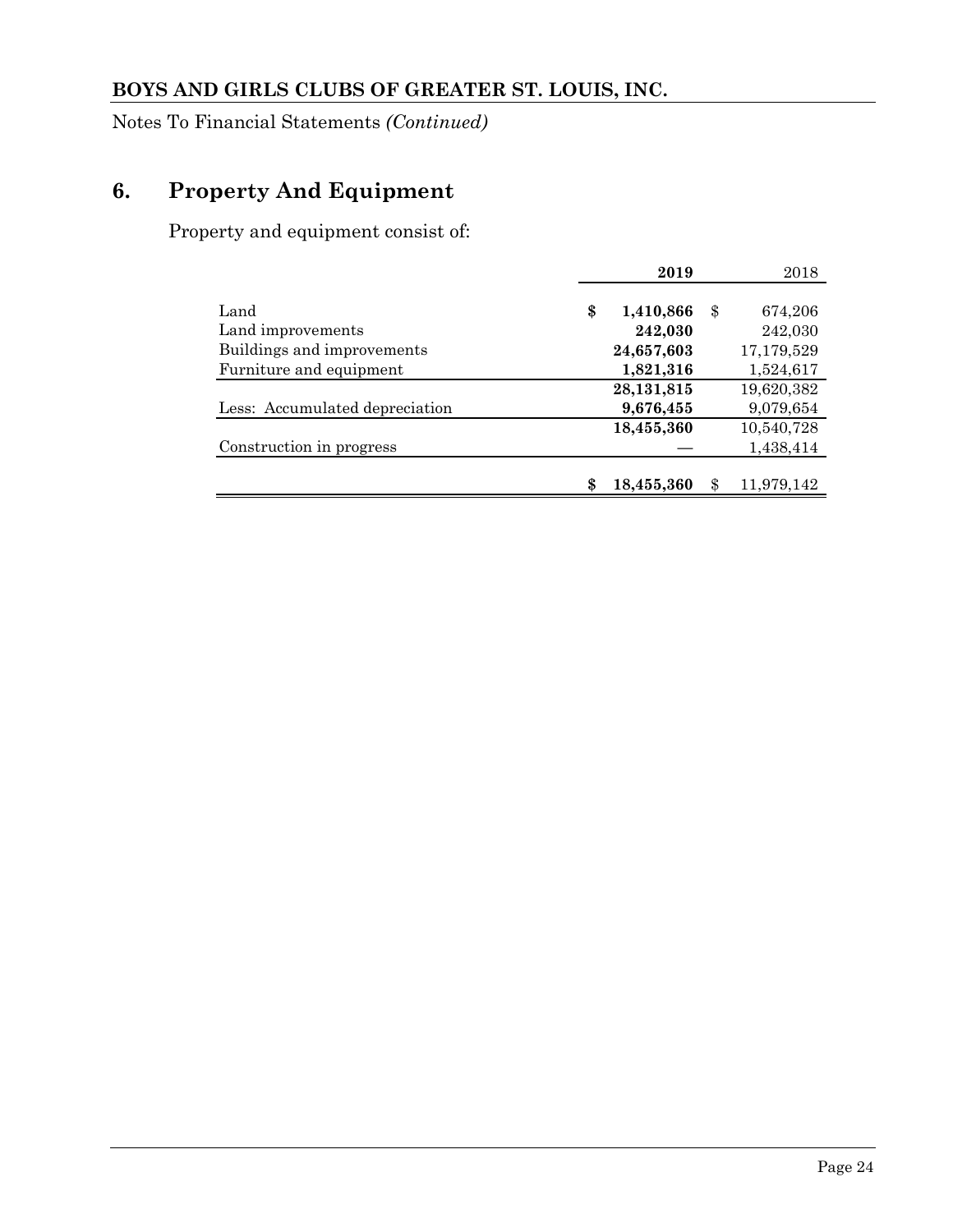Notes To Financial Statements *(Continued)*

# **7. Long-Term Debt**

|                                                                                                                                                                                                                                                                                                                                                                                                                                                                                                                                                                                                    | \$<br>1,930,861        | \$<br>816,358 |
|----------------------------------------------------------------------------------------------------------------------------------------------------------------------------------------------------------------------------------------------------------------------------------------------------------------------------------------------------------------------------------------------------------------------------------------------------------------------------------------------------------------------------------------------------------------------------------------------------|------------------------|---------------|
| Less: Current maturities of long-term debt                                                                                                                                                                                                                                                                                                                                                                                                                                                                                                                                                         |                        | 187,063       |
|                                                                                                                                                                                                                                                                                                                                                                                                                                                                                                                                                                                                    | 1,930,861<br>1,930,861 | 1,003,421     |
| Construction Loan - Midwest BankCentre, interest only payments monthly<br>beginning March 2019 through March 1, 2022, followed by 65 monthly<br>installments of \$25,939 through July 1, 2027, when the note matures and all<br>unpaid principal and accrued interest are due. The loan can be drawn up to<br>\$4,100,000 and bears interest at 4% through March 1, 2022 with a conversion<br>to 4.5% through the remaining term of the loan. The loan is secured by the<br>first deed of trust on the property on West Florissant Avenue.                                                         |                        |               |
| Note payable - Illinois Facility Fund, principal and interest were payable<br>monthly beginning in April 2014 in equal installments of \$5,201 through<br>March 1, 2024. The loan was secured by an expanded first deed of trust on the<br>property on North Grand. The note bears interest at 3.5% through the term of<br>the loan. During January 2019, the Organization paid off the note through<br>funding from the construction loan.                                                                                                                                                        |                        | 298,947       |
| Note payable - Illinois Facility Fund, principal and interest were payable<br>monthly in equal installments of \$5,476 through October 1, 2022. The loan<br>was secured by a second deed of trust on the property on North Grand. The<br>note bore interest at 6.00% fixed rate through October 2012 and 2.89% through<br>September 2017. As of October 2017, the note bore interest at 3.17%. Interest<br>is recalculated every five years, but will remain unchanged through maturity.<br>During January 2019, the Organization paid off the note through funding from<br>the construction loan. |                        | 236,235       |
| Note payable - Illinois Facility Fund, principal and interest were payable<br>monthly in equal installments of \$8,024 through July 1, 2024. The loan was<br>secured by a first deed of trust on the property on North Grand. The note bore<br>interest at 5.75% fixed rate through July 2014. As of July 2014, the note bore<br>interest at 5.00%. Interest is recalculated every five years, so the interest rate<br>was adjusted in July 2014. During January 2019, the Organization paid off<br>the note through funding from construction loan.                                               | \$                     | \$<br>468,239 |
| The following is a summary of long-term debt:                                                                                                                                                                                                                                                                                                                                                                                                                                                                                                                                                      | 2019                   | 2018          |

The Construction Loan contains restrictive covenants. At December 31, 2019, the Organization is in compliance with all loan covenants.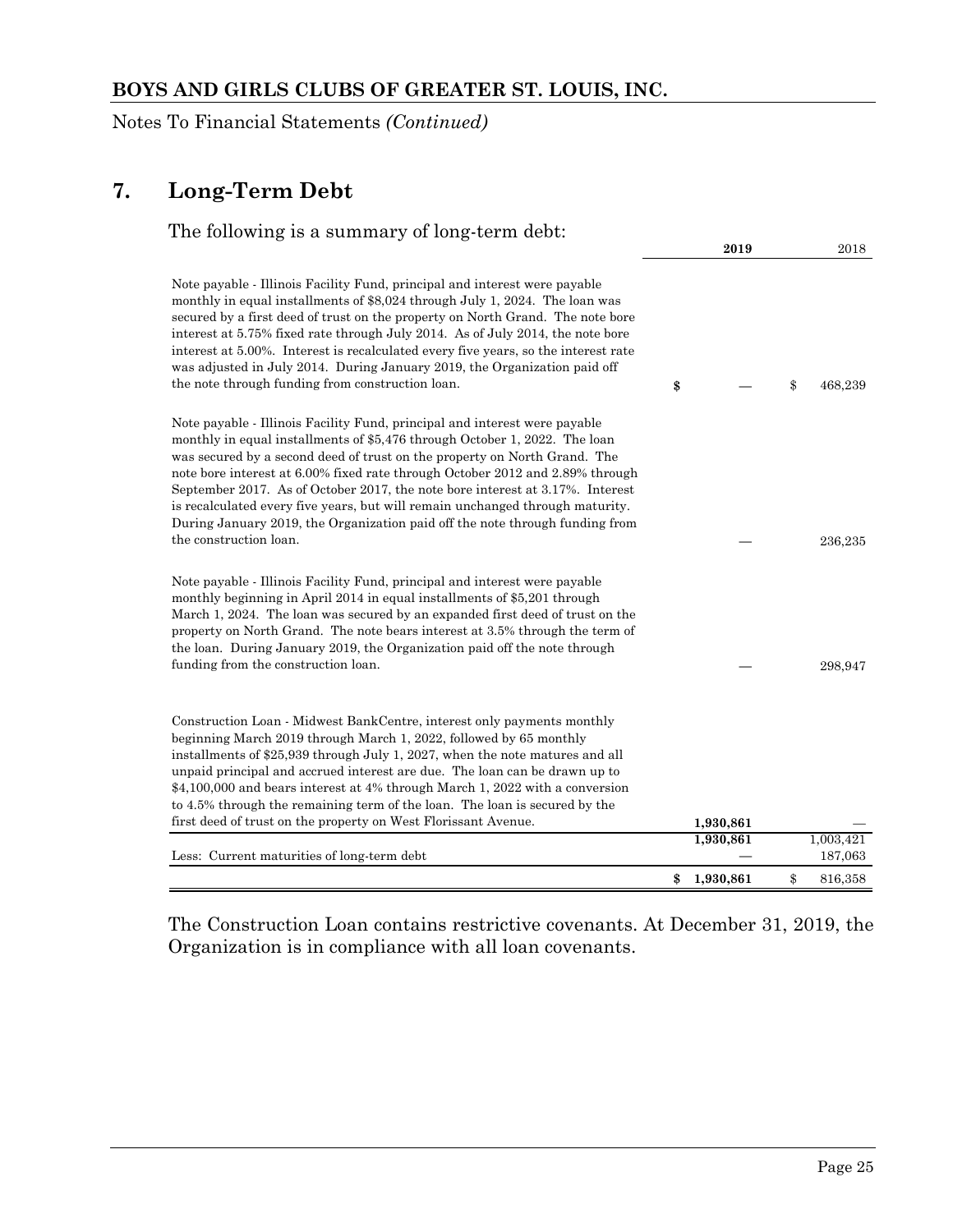Notes To Financial Statements *(Continued)*

| Year       | Amount          |  |  |  |
|------------|-----------------|--|--|--|
|            |                 |  |  |  |
| 2020       | \$              |  |  |  |
| 2021       |                 |  |  |  |
| 2022       | 190,168         |  |  |  |
| 2023       | 237,799         |  |  |  |
| 2024       | 248,723         |  |  |  |
| Thereafter | 1,254,171       |  |  |  |
|            |                 |  |  |  |
|            | \$<br>1,930,861 |  |  |  |

The scheduled maturities of the long-term debt at December 31, 2019 are as follows:

Subsequent to year end, the Organization made additional draws on the Construction Loan in the amount of \$595,386.

# **8. Net Assets With Time And/Or Purpose Restrictions**

Net assets with time and/or purpose restrictions consist of the following at December 31:

|                                       | 2019          | 2018          |
|---------------------------------------|---------------|---------------|
| United Way - time restricted (Note 5) | \$<br>522,192 | \$<br>538,494 |
| Unappropriated endowment earnings     | 891,890       | 66,994        |
| Adams Park programs                   | 757,120       | 929,400       |
| BE GREAT: Graduate programs           | 154,490       | 331,387       |
| North County programs                 | 530,000       | 258,902       |
| Salaries                              | 600,000       | 800,000       |
| Teen center                           | 1,860,348     | 4,711,966     |
| Teen programs                         |               | 50,000        |
| Teen tech center                      |               | 71,187        |
| Time restrictions                     | 20,000        | 39,634        |
| Workforce Development Program         | 100,000       |               |
|                                       | 5,436,040     | 7,797,964     |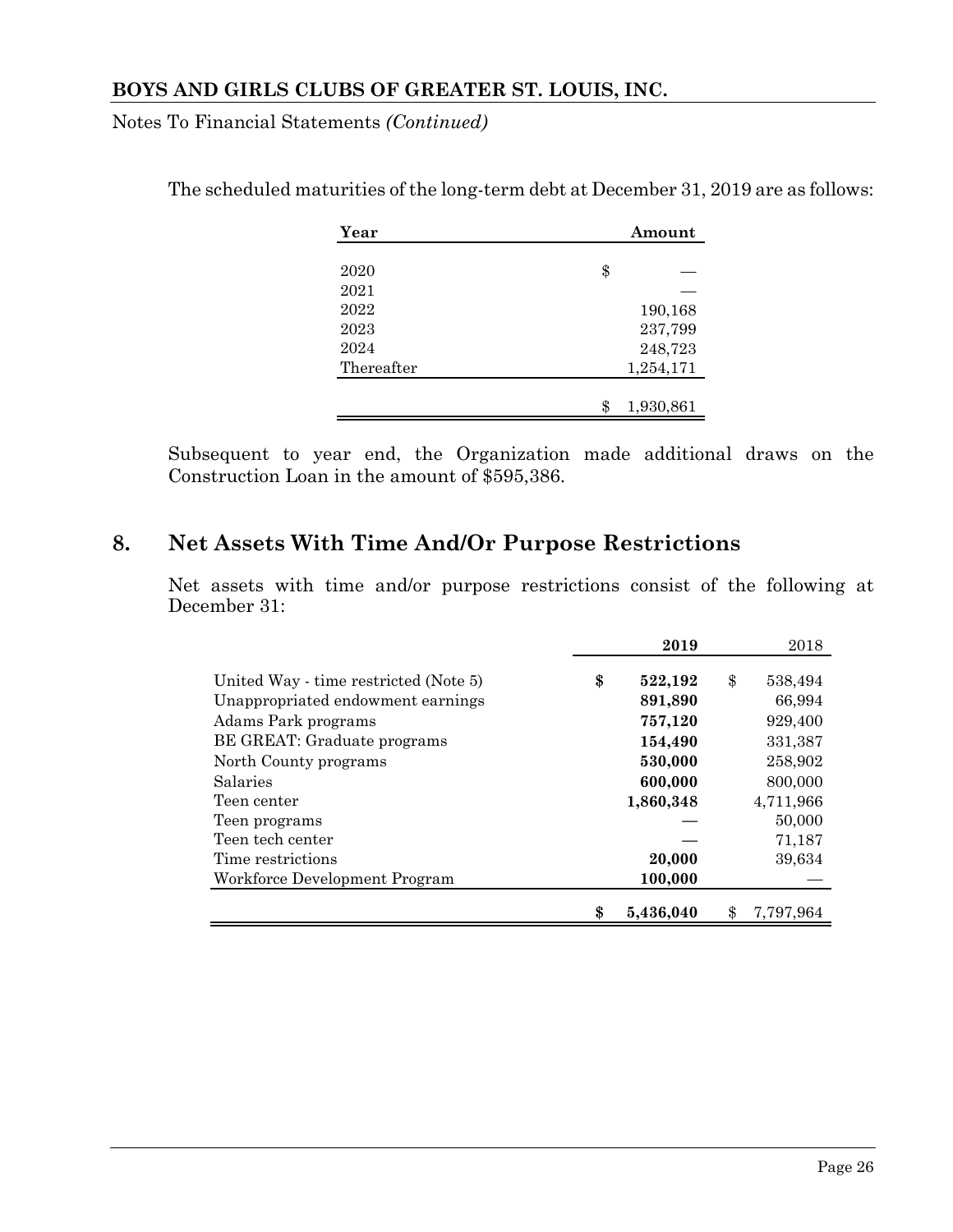Notes To Financial Statements *(Continued)*

Net assets with time and purpose donor restrictions released from restrictions consist of the following:

|                                              | 2019             | 2018            |
|----------------------------------------------|------------------|-----------------|
|                                              |                  |                 |
| Expiration of time restrictions - United Way | \$<br>538,514    | \$<br>552,401   |
| Appropriated endowment earnings              | 174,376          | 144,117         |
| Adams Park programs                          | 172,280          | 250,000         |
| BE GREAT: Graduate programs                  | 266,553          | 203,055         |
| Capital improvements                         | 93,667           | 111,833         |
| Education programs                           | 1,228,207        | 458,000         |
| North County programs                        | 743,965          | 649,464         |
| Salaries                                     | 200,000          | 200,000         |
| O'Fallon Park Club                           | 100,000          | 100,000         |
| Summer program                               | 14,500           | 65,000          |
| Teen center                                  | 6,271,547        | 1,441,554       |
| Teen programs                                | 50,000           | 138,170         |
| Various programs                             | 190,938          | 40,526          |
|                                              |                  |                 |
|                                              | \$<br>10,044,547 | \$<br>4,354,120 |

# **9. Endowment Funds**

The Organization's endowments consist of the following funds:

| <b>Endowment Fund</b> | <b>Purpose</b><br>Restriction       | Year        |
|-----------------------|-------------------------------------|-------------|
|                       |                                     | Established |
| Taylor Fund           | Character and leadership programs   | 2006        |
| Mentor St. Louis Fund | School-based mentoring programs     | 2009        |
| Emerson Fund          | Technology programs                 | 2010        |
| Mary Ann Lee Fund     | Education and career development    | 2011        |
| Joan Silber Fund      | Scholarships                        | 2015        |
| Crawford Taylor Fund  | Compensation for club professionals | 2017        |
| DeHaven Fund          | Scholarships                        | 2017        |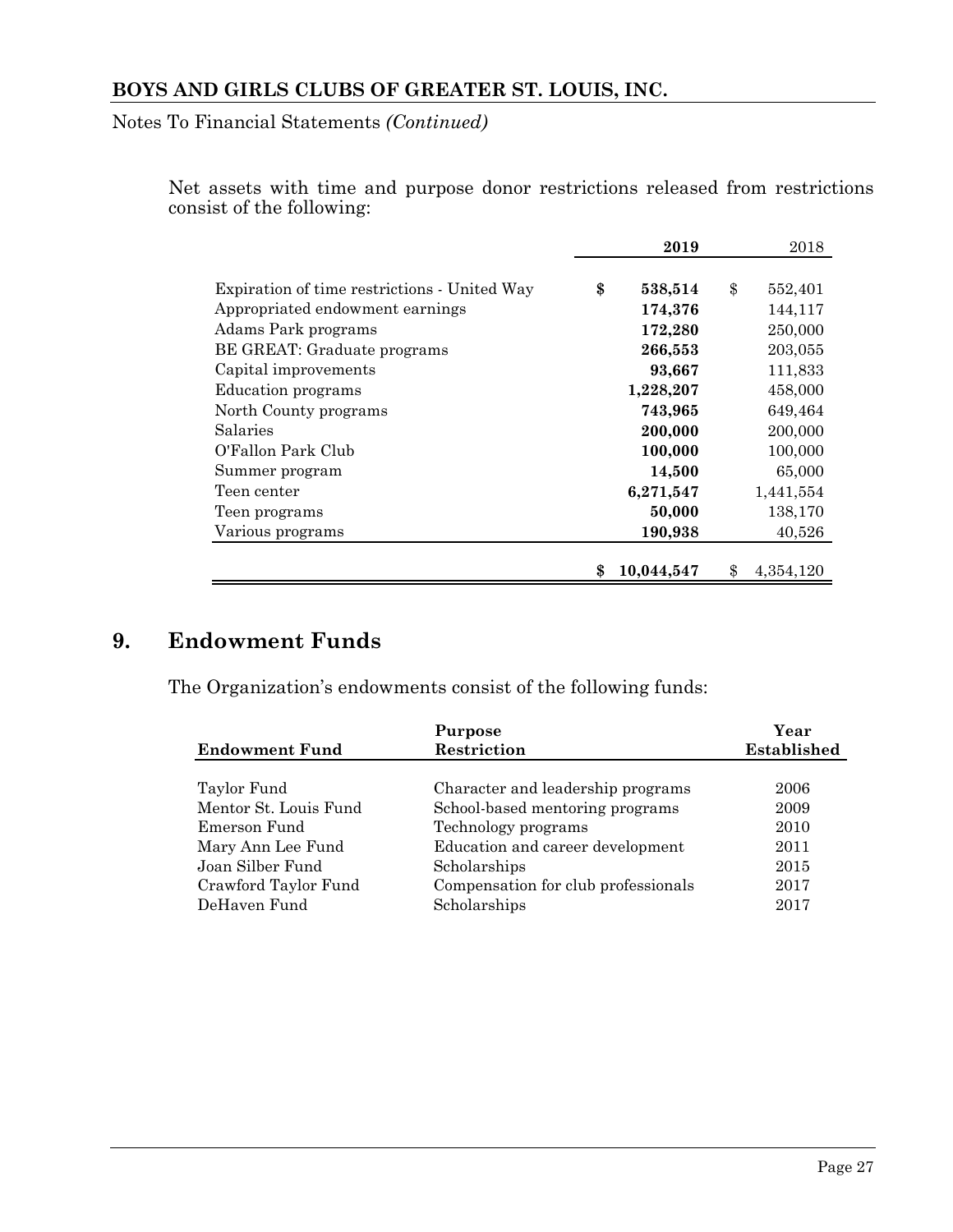Notes To Financial Statements *(Continued)*

#### **Return Objectives And Risk Parameters**

The Organization has adopted investment and spending policies for endowment assets that attempt to provide a predictable stream of funding to programs supported by its endowments while seeking to maintain the purchasing power of the endowment assets. Under this policy, as approved by the Board of Directors, the endowment assets are invested in a manner that is intended to produce results that produce maximum long-term returns consistent with the account's allowed risk level. The Organization expects its endowment funds, over time, to provide an average rate of return to exceed the sum of the endowments' spending rates, anticipated inflation, investment management consulting fees, and administrative costs. To achieve the endowment objective, the endowment assets are invested to generate appreciation and/or dividend and interest income and are diversified among several asset classes. Actual returns in any given year may vary from this amount.

#### **Strategies Employed For Achieving Objectives**

To satisfy its long-term rate-of-return objectives, the Organization relies on a total return strategy in which investment returns are achieved through both capital appreciation (realized and unrealized) and current yield (interest and dividends). The Organization targets a diversified asset allocation that places a greater emphasis on equity-based investments to achieve its long-term return objectives within prudent risk constraints.

#### **Spending Policy And How The Investment Objectives Relate To Spending Policy**

The investment policy includes a formal spending policy, which allows the Organization to distribute a maximum annual amount of 4% of the current market value of each endowment. In establishing this policy, the Organization considered the long-term expected return on its endowment. Accordingly, over the long term, the Organization expects the current spending policy to allow its endowment to grow on an annual basis. This is consistent with the Organization's objective to maintain the purchasing power of the endowment assets held in perpetuity, as well as to provide additional real growth through new gifts and investment return. The Organization has a policy that permits prudent spending from underwater endowments, unless otherwise precluded by donor intent or relevant laws and regulations.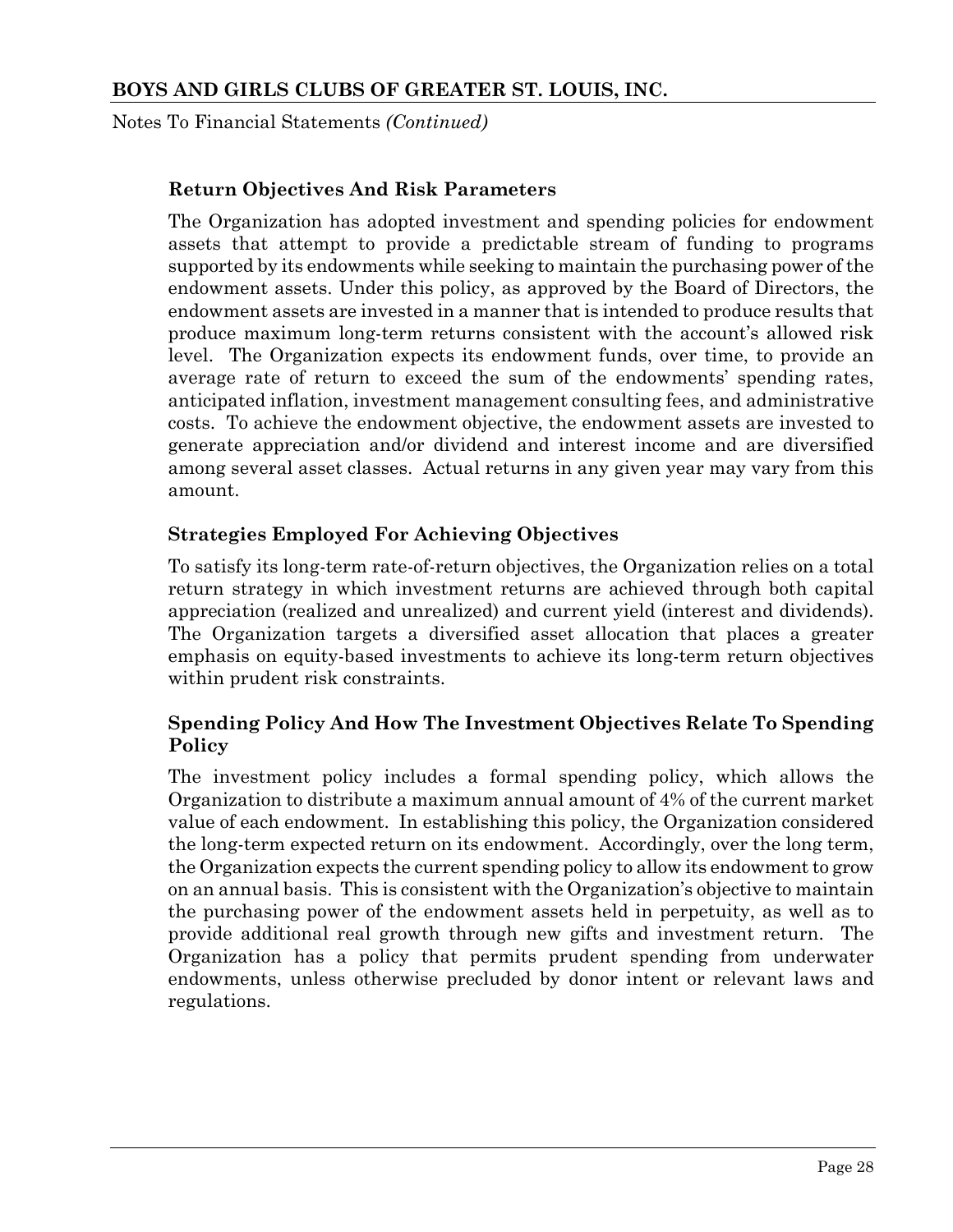Notes To Financial Statements *(Continued)*

As of December 31, 2019 and 2018, the asset composition of the endowments is as follows:

|                       |                      |                     | 2019            |                |           |                |           |
|-----------------------|----------------------|---------------------|-----------------|----------------|-----------|----------------|-----------|
|                       | <b>Without Donor</b> |                     | Unappropriated  |                | Perpetual |                |           |
|                       |                      | <b>Restrictions</b> | <b>Earnings</b> |                | In Nature |                | Total     |
| Taylor Fund           | \$                   |                     | \$<br>285,437   | $\mathbf{\Re}$ | 1,000,000 | \$             | 1,285,437 |
| Mentor St. Louis Fund |                      |                     | 159,127         |                | 677,900   |                | 837,027   |
| Emerson Fund          |                      |                     | 87,452          |                | 500,000   |                | 587,452   |
| Mary Ann Lee Fund     |                      |                     | 183,184         |                | 1,000,000 |                | 1,183,184 |
| Joan Silber Fund      |                      |                     | 7,715           |                | 30,250    |                | 37,965    |
| Crawford Taylor Fund  |                      |                     | 159,860         |                | 2,000,000 |                | 2,159,860 |
| DeHaven Fund          |                      |                     | 9,115           |                | 50,000    |                | 59,115    |
|                       | \$                   |                     | \$<br>891,890   | \$             | 5,258,150 | \$             | 6,150,040 |
|                       |                      |                     |                 |                |           |                |           |
|                       |                      |                     | 2018            |                |           |                |           |
|                       | <b>Without Donor</b> |                     | Unappropriated  |                | Perpetual |                |           |
|                       |                      | <b>Restrictions</b> | <b>Earnings</b> |                | In Nature |                | Total     |
| Taylor Fund           | \$                   |                     | \$<br>124,670   | $\mathbf{\Re}$ | 1,000,000 | $\mathbf{\Re}$ | 1,124,670 |
| Mentor St. Louis Fund |                      |                     | 50,529          |                | 677,900   |                | 728,429   |
| Emerson Fund          |                      |                     | 14,155          |                | 500,000   |                | 514,155   |
| Mary Ann Lee Fund     |                      |                     | 35,290          |                | 1,000,000 |                | 1,035,290 |
| Joan Silber Fund      |                      |                     | 1,682           |                | 30,250    |                | 31,932    |
| Crawford Taylor Fund  |                      |                     | (159, 054)      |                | 2,000,000 |                | 1,840,946 |
| DeHaven Fund          |                      |                     | (278)           |                | 50,000    |                | 49,722    |
|                       | \$                   |                     | \$<br>66,994    | \$             | 5,258,150 | \$             | 5,325,144 |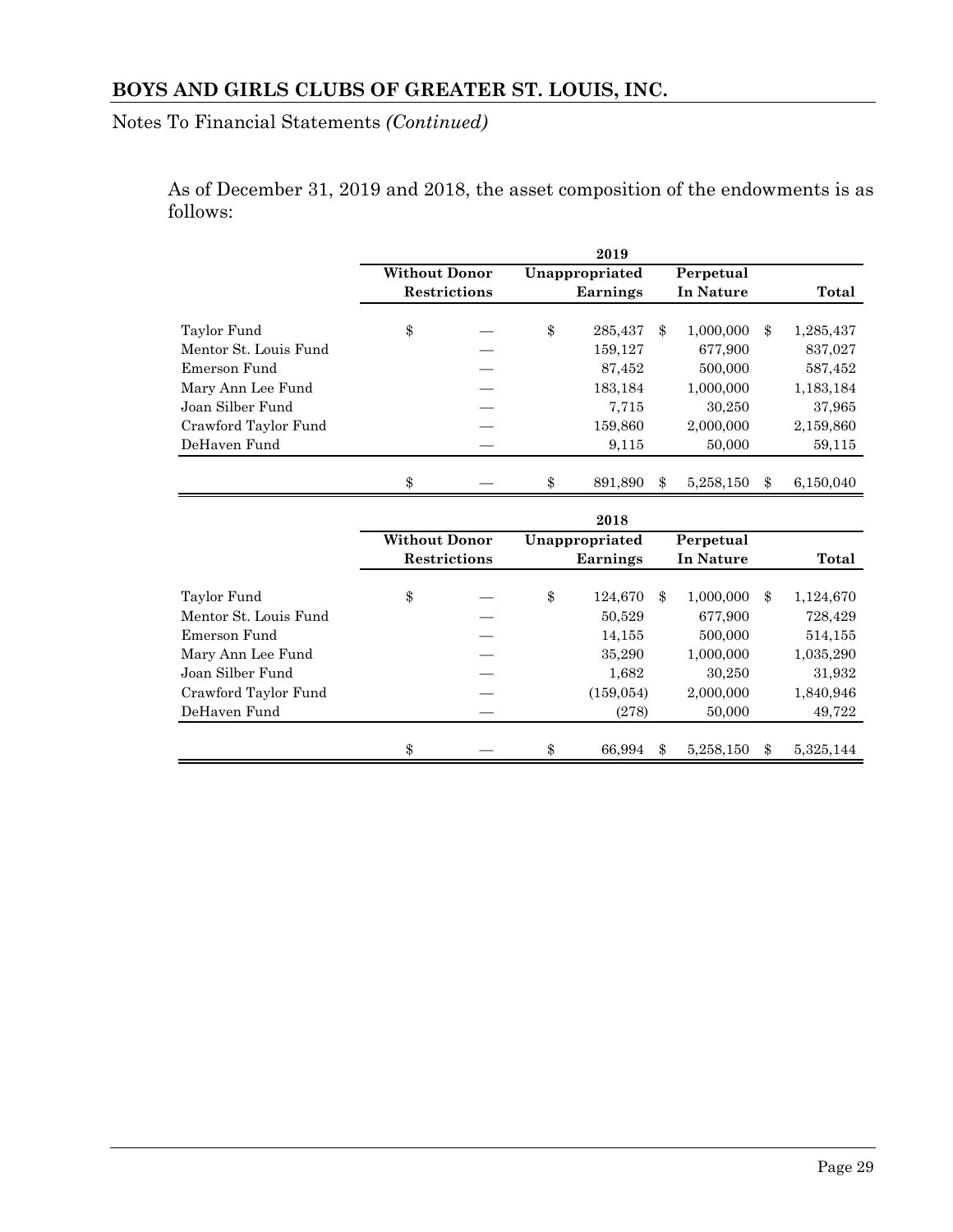Notes To Financial Statements *(Continued)*

The changes in the endowment assets for the years ended December 31, 2019 and 2018 are as follows:

|                             | <b>Without Donor</b> | Restrictions | Unappropriated<br>Earnings | Perpetual<br>In Nature | Total           |
|-----------------------------|----------------------|--------------|----------------------------|------------------------|-----------------|
| Balance - January 1, 2018   | \$                   |              | \$<br>562,323              | 5,258,150<br>\$        | \$<br>5,820,473 |
|                             |                      |              |                            |                        |                 |
| Interest and dividends, net |                      |              | 134,293                    |                        | 134,293         |
| Realized gains              |                      |              | 67,511                     |                        | 67,511          |
| Unrealized losses           |                      |              | (553, 016)                 |                        | (553, 016)      |
| Total investment return     |                      |              | (351, 212)                 |                        | (351, 212)      |
| Amounts appropriated for    |                      |              |                            |                        |                 |
| spending                    |                      |              | (144, 117)                 |                        | (144, 117)      |
| Balance - December 31, 2018 |                      |              | 66,994                     | 5,258,150              | 5,325,144       |
| Interest and dividends, net |                      |              | 165,389                    |                        | 165,389         |
| Realized losses             |                      |              | (14, 847)                  |                        | (14, 847)       |
| Unrealized gains            |                      |              | 848,730                    |                        | 848,730         |
| Total investment return     |                      |              | 999,272                    |                        | 999,272         |
| Amounts appropriated for    |                      |              |                            |                        |                 |
| spending                    |                      |              | (174, 376)                 |                        | (174, 376)      |
| Balance - December 31, 2019 | \$                   |              | \$<br>891,890              | 5,258,150<br>\$        | \$<br>6,150,040 |

No endowment funds were underwater as of December 31, 2019. Two endowment funds were underwater as of December 31, 2018.

# **10. Line Of Credit**

During 2018, the Organization entered into a \$200,000 line of credit agreement, which expired on October 17, 2019, and was secured by substantially all of the Organization's assets and bore interest at the prime rate.

During January 2019, the Organization entered into a new line of credit agreement for up to \$300,000 with an interest rate of Prime plus 1.0%, which was 3.75% at December 31, 2019. This line of credit will be used to provide funding for general working capital needs of the Organization. The line of credit is secured by a first deed of trust on the West Florissant Avenue property and matures in January 2021.

At December 31, 2019 and 2018, the Organization had an outstanding line of credit balance of \$300,000 and \$50,000, respectively.